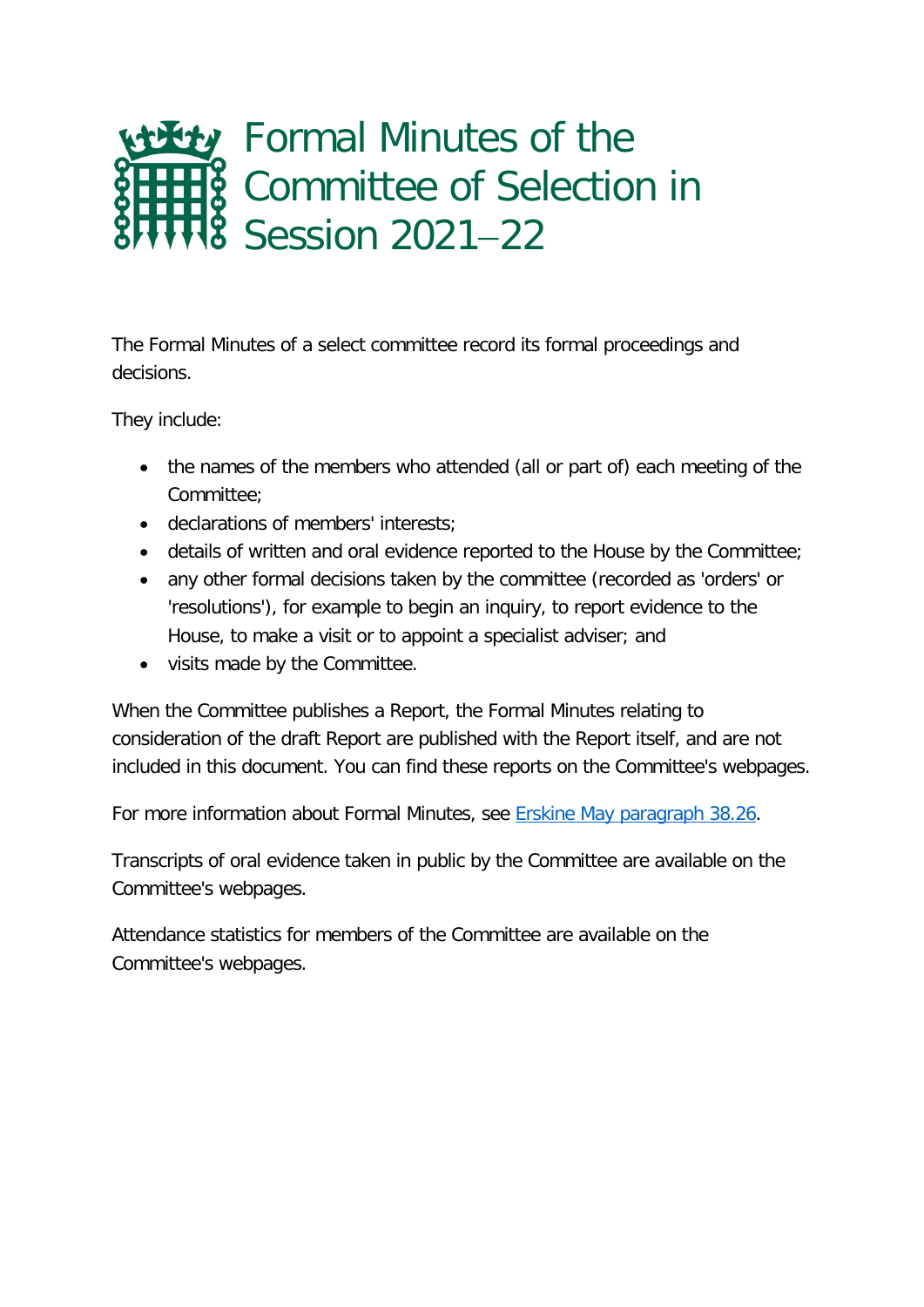### **Wednesday 12 May 2021**

Virtual meeting

#### Members present

Bill Wiggin, in the Chair Stuart Andrew Mike Freer Rebecca Harris Mark Tami James Morris Owen Thompson

#### 1. Decisions of the Committee

Resolved, That, after a Bill has been under consideration in a Public Bill Committee, no application for changes in the composition of that Committee in respect of that Bill will be entertained by this Committee except where a Member is incapacitated from attendance by illness, or where he or she has been appointed or ceased to be a Member of the Government, or has changed his or her office for another, or has acquired other duties, or ceased to hold or changed such duties.

Resolved, That Motions to alter the membership of select committees may be tabled on behalf of the Committee of Selection only if previously approved at a meeting of the Committee of Selection.

Resolved, That, when nominating Members to a European Committee, the Committee of Selection will, where practicable, include at least one member of the European Scrutiny Committee and one of the most relevant departmental select committee.

Resolved, That if no replacement is identified for a Member wishing to resign from a select committee within six weeks of the receipt by the Chair of the Committee of Selection a letter from the Member giving such notice, the Committee shall table a motion to discharge the resigning Member, and shall table a motion to appoint a replacement once he or she has been elected by the political party concerned.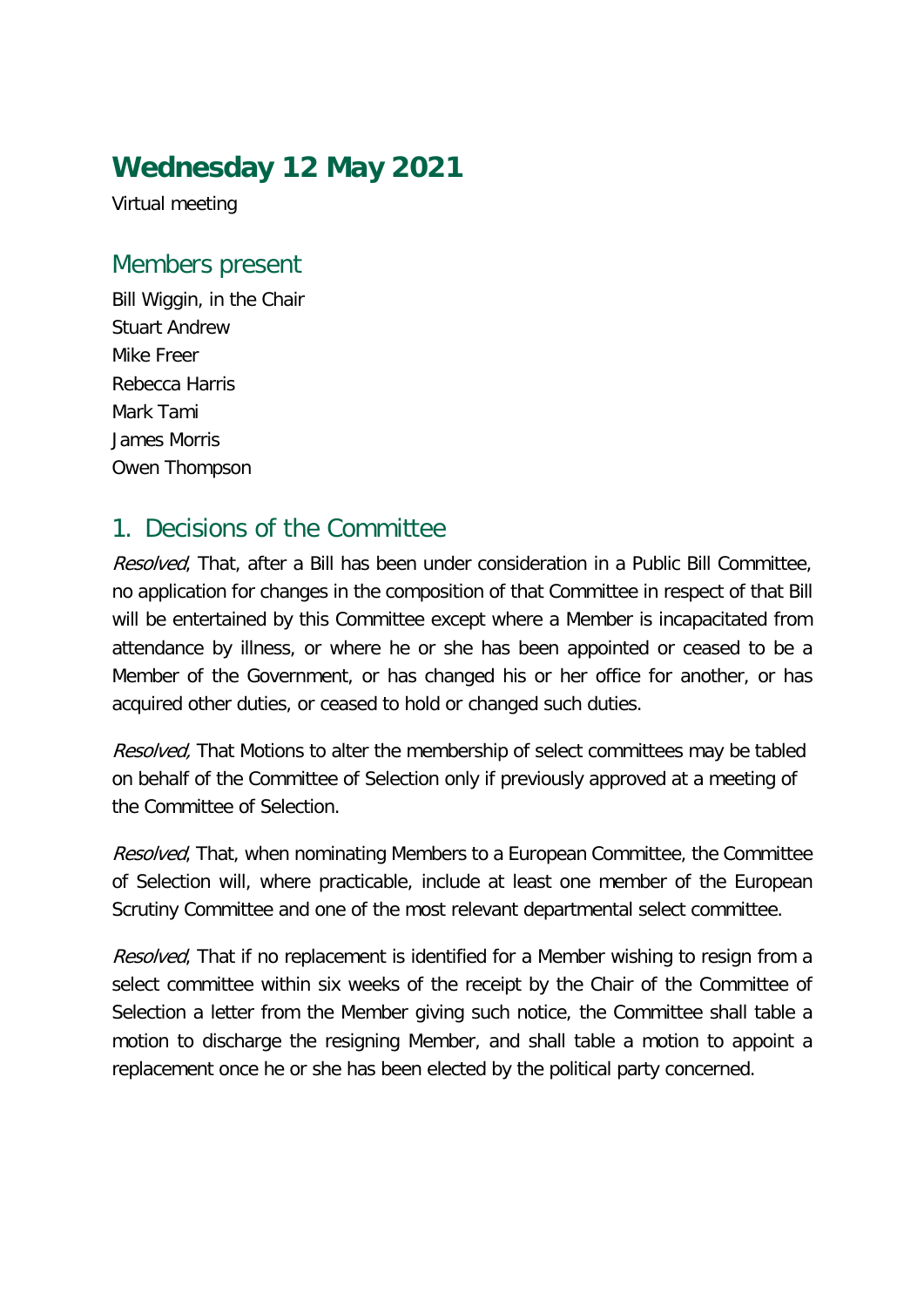#### 2. Speaker's consultees

#### **(a) Money Bills**

Resolved, That the Committee appoint Sir Roger Gale and Mr Clive Betts to consult with the Speaker on matters relating to the certification of Money Bills, as required under the Parliament Act 1911, section 1(3).

#### **(b) EVEL certification**

Resolved, That the Committee appoint Sir Roger Gale and Mr Clive Betts to consult with the Speaker on the certification of Bills and statutory instruments for the purposes of Standing Orders relating to English Vote for English Laws.

#### 3. Public Bill Committees

Resolved, That the Committee appoint Members to the Police, Crime, Sentencing and Courts Bill Committee. Membership can be found in the Votes and Proceedings for 12 May 2021.

#### 4. Delegated Legislation Committees

Resolved, That the Committee appoint Members to the Delegated Legislation Committees. Membership can be found the Votes and Proceedings for 12 May 2021.

#### Adjournment

Adjourned till Wednesday 19 May 2021 at 4.30 pm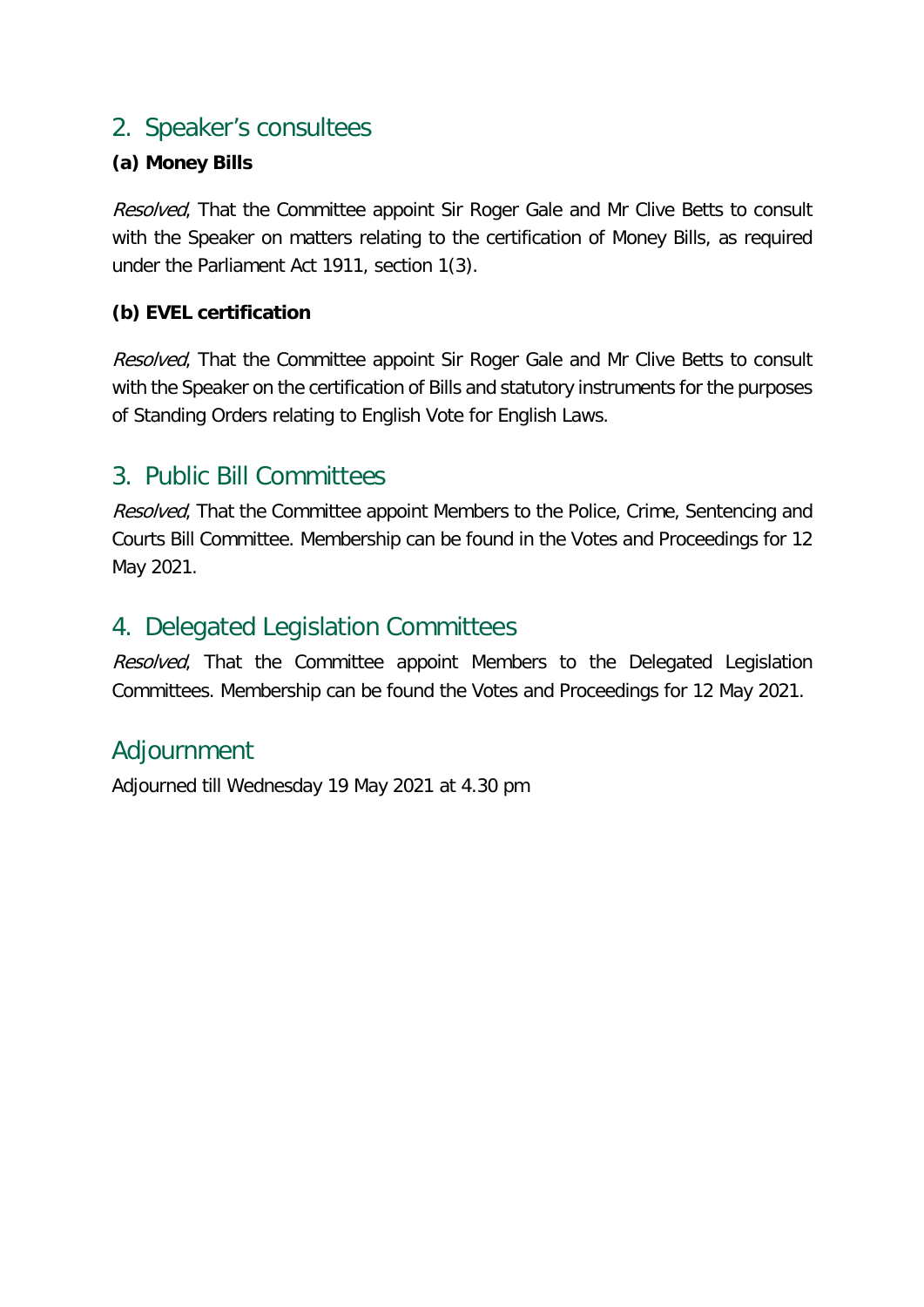## **Wednesday 19 May 2021**

Virtual meeting

#### Members present

Bill Wiggin, in the Chair Stuart Andrew Mike Freer Rebecca Harris Jessica Morden James Morris Mark Tami Owen Thompson

### 1. Delegated Legislation Committees

Resolved, That the Committee appoint Members to the Delegated Legislation Committees. Membership can be found the Votes and Proceedings for 19 May 2021.

#### 2. Select Committee Changes or Nominations

Resolved, That the Committee nominate that Imran Ahmad-Khan, Gareth Bacon, Bob Blackman, Patricia Gibson, David Johnston, Nigel Mills and Kate Osborne be members of the Backbench Business Committee.

Resolved, That the Committee nominate that Sir Bernard Jenkin be discharged from the Public Accounts Committee and Mr Mark Francois and Antony Higginbotham be added.

Resolved, That the Committee nominate that Douglas Ross be discharged from the Procedure Committee and Anthony Mangnall be added.

Resolved, That the Committee nominate that Kenny MacAskill be discharged from the Justice Committee and Angela Crawley be added.

Resolved, That the Committee nominate that Neale Hanvey be discharged from the Health and Social Care Committee and Anum Qaisar-Javed be added.

Resolved, That the Committee nominate that Angela Crawley be discharged from the Women and Equalities Committee and Anne McLaughlin be added.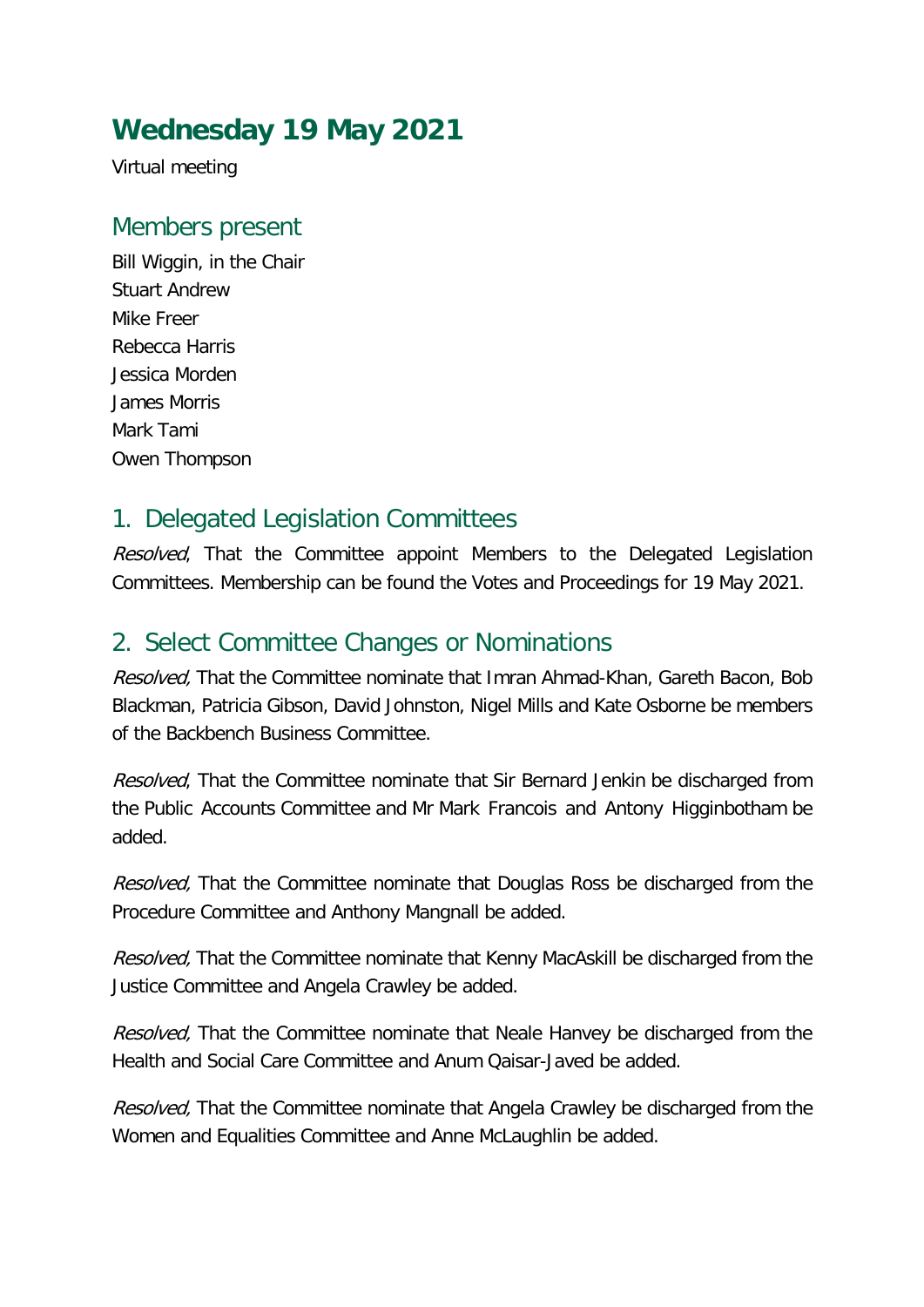Resolved, That the Committee nominate that Owen Thompson be discharged from the European Statutory Instruments Committee and Richard Thomson be added.

Resolved, That the Committee nominate that Owen Thompson be discharged from the Joint Committee on Statutory Instruments and Richard Thomson be added.

Resolved, That the Committee nominate that Lilian Greenwood be discharged from the Finance Committee and Nick Brown be added.

#### Adjournment

Adjourned till Wednesday 26 May 2021 at 4.30 pm

### **Wednesday 26 May 2021**

#### Members present

Bill Wiggin, in the Chair Mike Freer Mark Tami Stuart Andrew Richard Thomson Jessica Morden

#### 1. Delegated Legislation Committees

Resolved, That the Committee appoint Members to the Delegated Legislation Committees. Membership can be found the Votes and Proceedings for 26 May 2021.

#### 2. Select Committee Changes or Nominations

Resolved, That the Committee nominate that John Howell be discharged from the Justice Committee and Laura Farris be added.

Resolved, That the Committee nominate that Ben Bradley and Peter Gibson be discharged from the Women and Equalities Committee and Lee Anderson and Philip Davies be added.

#### Adjournment

Adjourned till Wednesday 9 June 2021 at 4.30 pm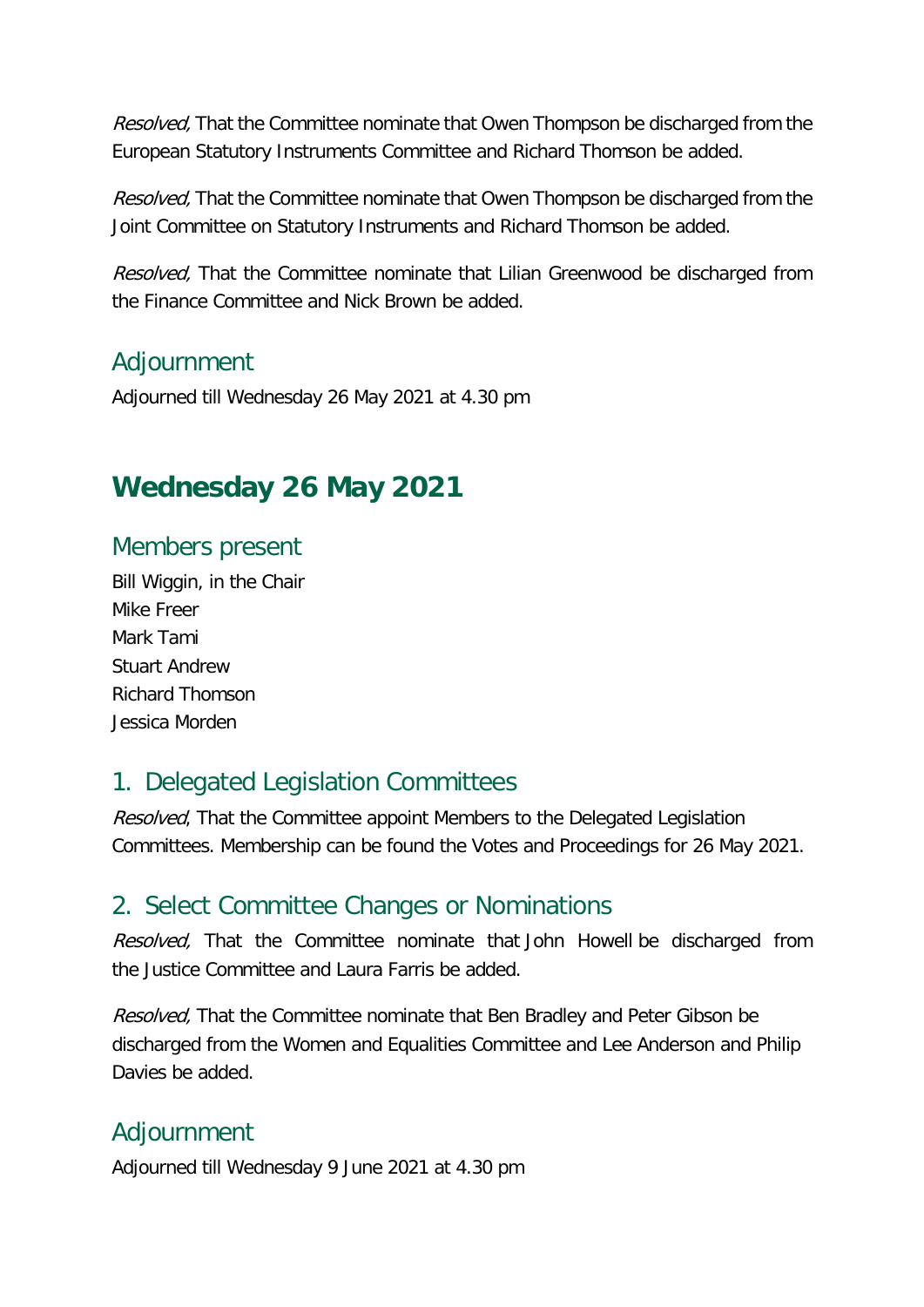### **Wednesday 9 June 2021**

Virtual meeting

#### Members present

Bill Wiggin, in the Chair Mark Tami Stuart Andrew Richard Thomson Jessica Morden Chris Elmore James Morris Rebecca Harris

#### 1 Public Bill Committees

Resolved, That the Committee appoint Members to the Compensation (London Capital & Finance plc and Fraud Compensation Fund) Bill Committee. Membership can be found in the Votes and Proceedings for 9 June 2021.

### 2 Delegated Legislation Committees

Resolved. That the Committee appoint Members to the Delegated Legislation Committees. Membership can be found the Votes and Proceedings for 9 June 2021.

#### 3 Select Committee Changes or Nominations

Resolved, That the Committee nominate that Fiona Bruce and Pauline Latham be discharged from the Joint Committee on Human Rights and David Simmonds and Angela Richardson be added.

#### Adjournment

Adjourned till Wednesday 16 June 2021 at 4.30 pm.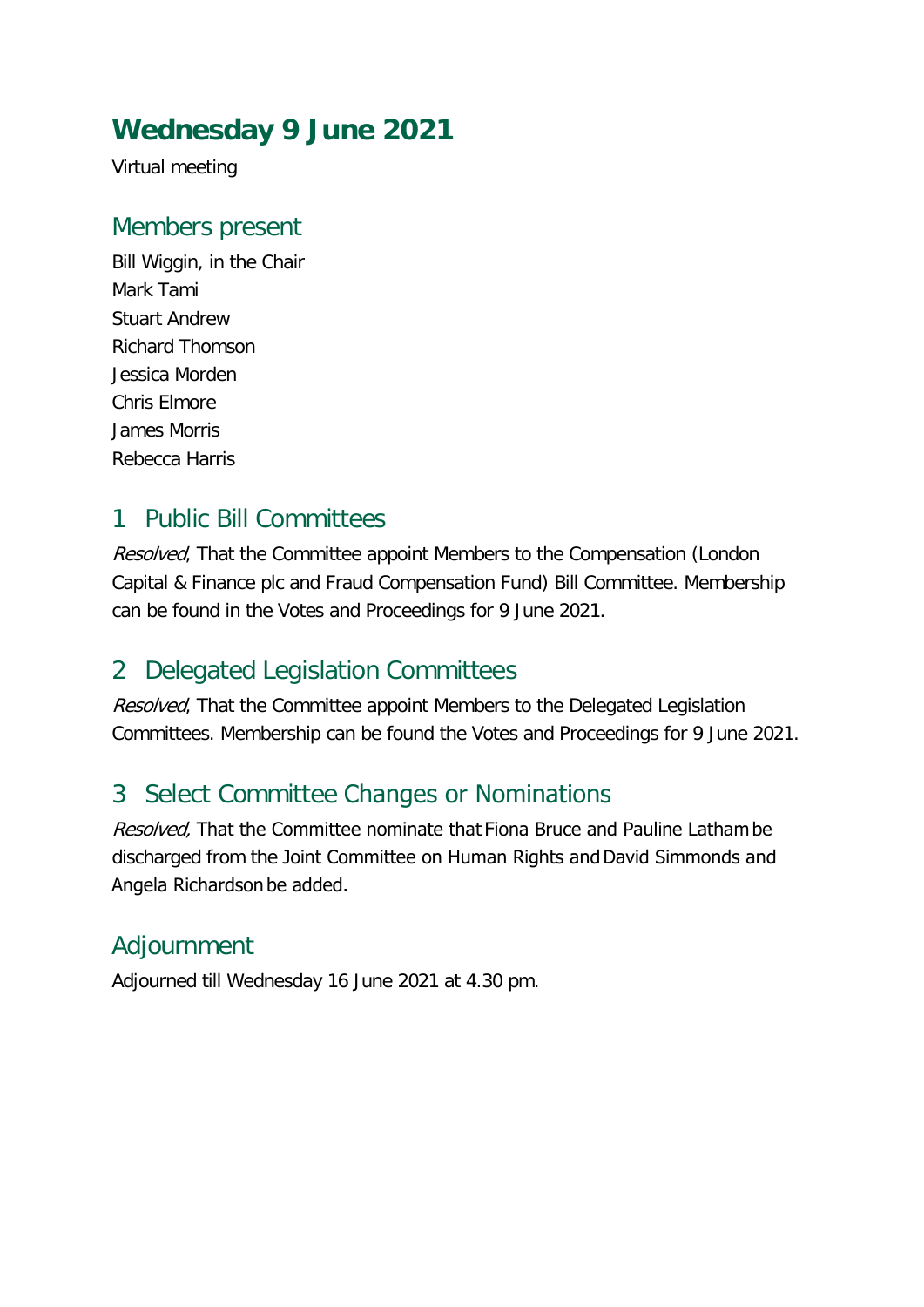### **Wednesday 16 June 2021**

Virtual meeting

#### Members present

Bill Wiggin, in the Chair Mark Tami Stuart Andrew Richard Thomson James Morris Rebecca Harris

#### 1 Public Bill Committees

Resolved, That the Committee appoint Members to the National Insurance Contributions Bill Committee. Membership can be found in the Votes and Proceedings for 16 June 2021.

### 2 Delegated Legislation Committees

Resolved, That the Committee appoint Members to the Delegated Legislation Committees. Membership can be found the Votes and Proceedings for 16 June 2021.

### Adjournment

Adjourned till Wednesday 23 June 2021 at 4.30 pm.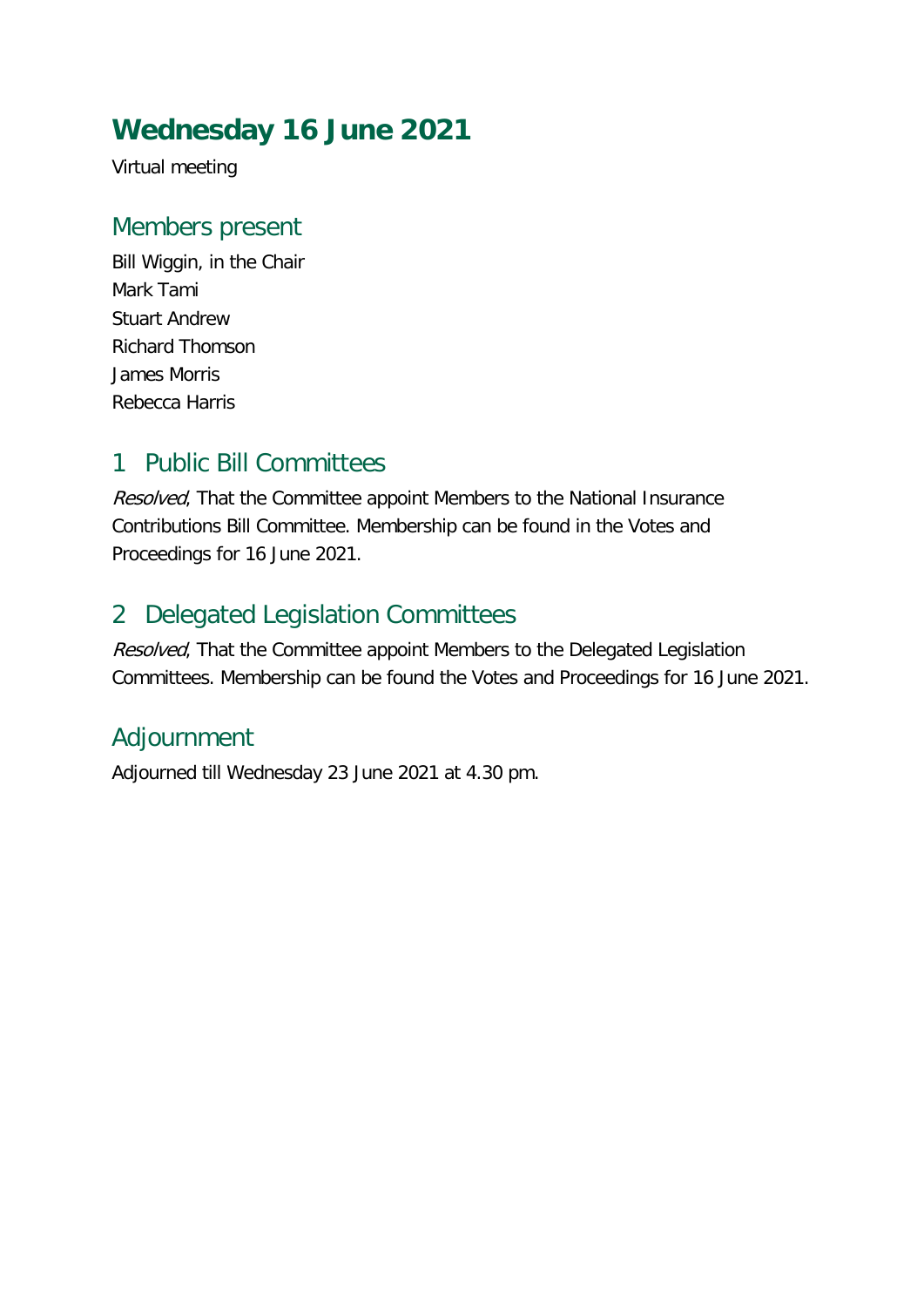### **Wednesday 23 June 2021**

Virtual meeting

#### Members present

Bill Wiggin, in the Chair Mark Tami Stuart Andrew Richard Thomson James Morris Rebecca Harris Jessica Morden Mike Freer

### 1. Public Bill Committees

Resolved, That the Committee appoint Members to the Northern Ireland (Ministers, Elections and Petitions of Concern) Bill Committee. Membership can be found in the Votes and Proceedings for 23 June 2021.

#### 2. Delegated Legislation Committees

Resolved. That the Committee appoint Members to the Delegated Legislation Committees. Membership can be found the Votes and Proceedings for 23 June 2021.

### 3. Select Committee Changes or Nominations

Resolved, That the Committee nominate Karen Buck be discharged from the Joint Committee on Human Rights and Florence and Eshalomi be added.

#### 4. Any Other Business

Highgate Cemetery Bill [HL]

Bill referred to Unopposed Bill Committee (Standing Order 111(2) relating to private business).

### Adjournment

Adjourned till Wednesday 30 June 2021 at 4.30 pm.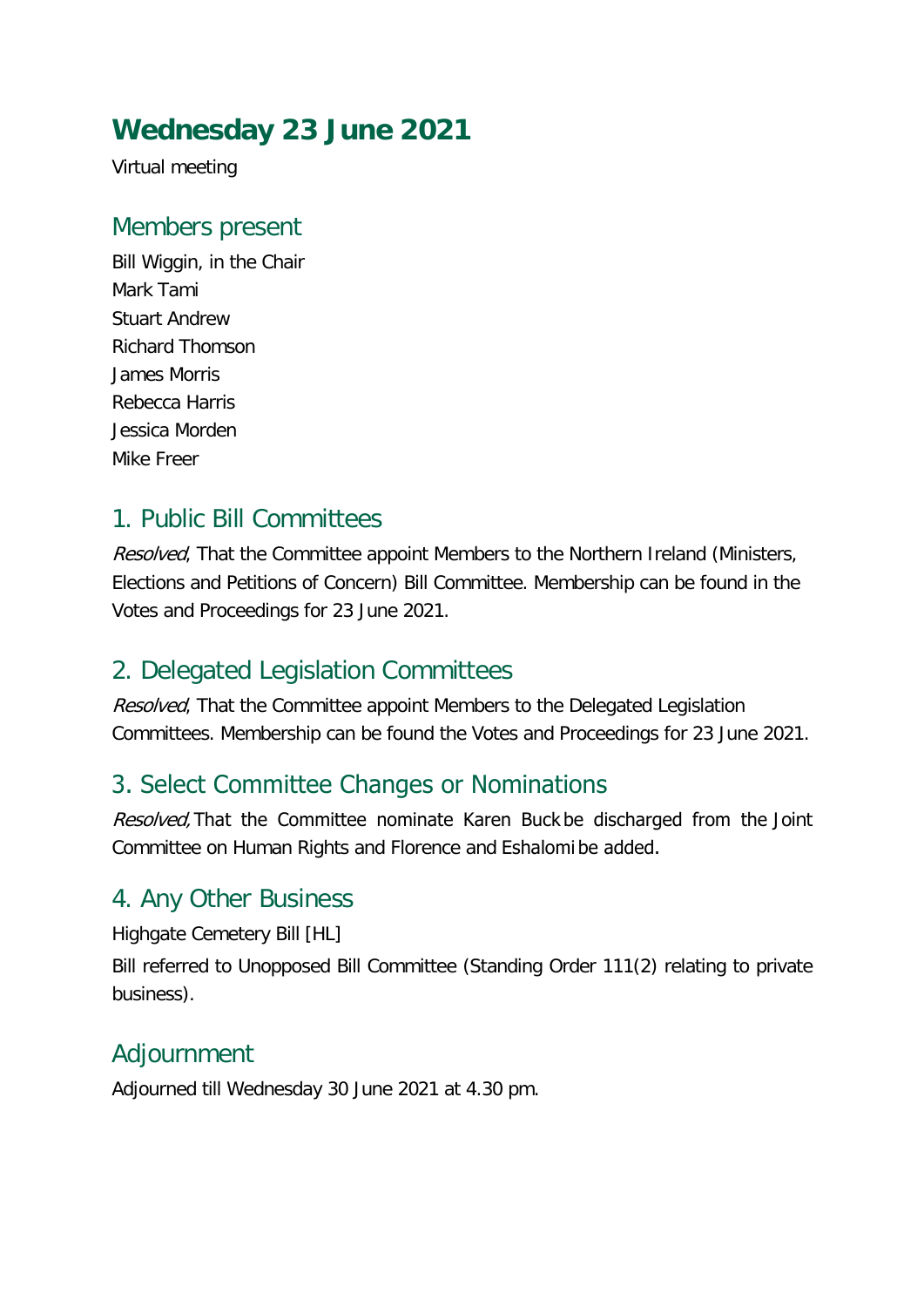## **Wednesday 30 June 2021**

Virtual meeting

#### Members present

Bill Wiggin, in the Chair Mark Tami Stuart Andrew Richard Thomson James Morris Rebecca Harris Jessica Morden Mike Freer

### 1. Public Bill Committees

Resolved, That the Committee appoint Members to the Rating (Coronavirus) and Directors Disqualification (Dissolved Companies) Bill Committee. Membership can be found in the Votes and Proceedings for 30 June 2021.

### 2. Delegated Legislation Committees

Resolved. That the Committee appoint Members to the Delegated Legislation Committees. Membership can be found the Votes and Proceedings for 30 June 2021.

### Adjournment

Adjourned till Wednesday 7 July 2021 at 4.30 pm.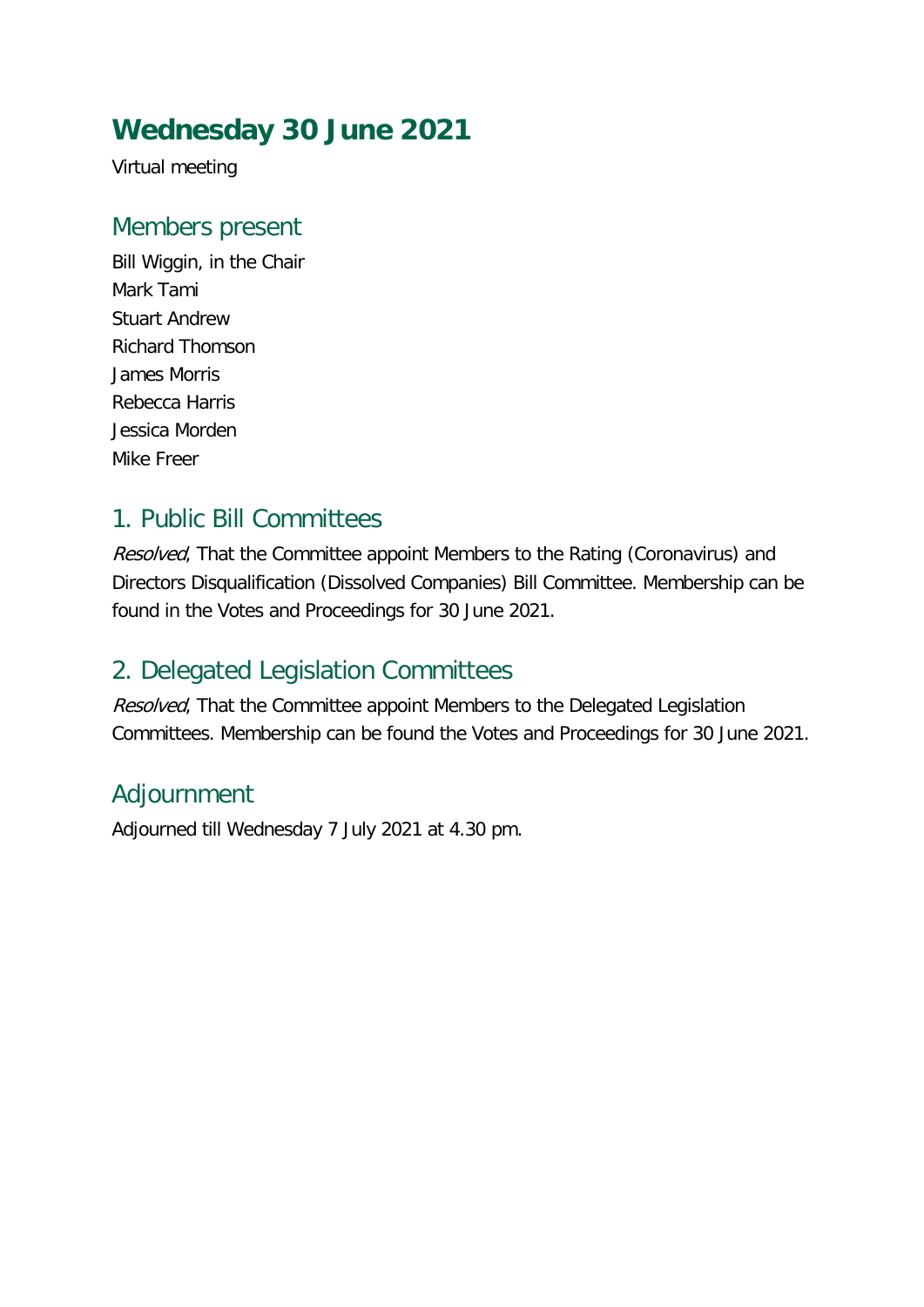## **Wednesday 7 July 2021**

Virtual meeting

#### Members present

Bill Wiggin, in the Chair Mark Tami Stuart Andrew Richard Thomson James Morris Jessica Morden Chris Elmore

### 1. Delegated Legislation Committees

Resolved, That the Committee appoint Members to the Delegated Legislation Committees. Membership can be found the Votes and Proceedings for 7 July 2021.

### 2. Select Committee Changes or Nominations

Resolved, That the Committee nominate that Fleur Anderson be discharged from the Education Committee and Kate Osborne be added.

Resolved, That the Committee nominate that Paula Barker be discharged from the Justice Committee and Kate Hollern be added. 

Resolved. That the Committee nominate that Chris Evans be discharged from the Petitions Committee and Christina Rees be added. 

Resolved, That the Committee nominate that Olivia Blake be discharged from the Public Accounts Committee and Kate Osamor be added. 

Resolved, That the Committee nominate that Taiwo Owatemi be discharged from the International Trade Committee and Tony Lloyd be added.

### Adjournment

Adjourned till Wednesday 14 July 2021 at 4.30 pm.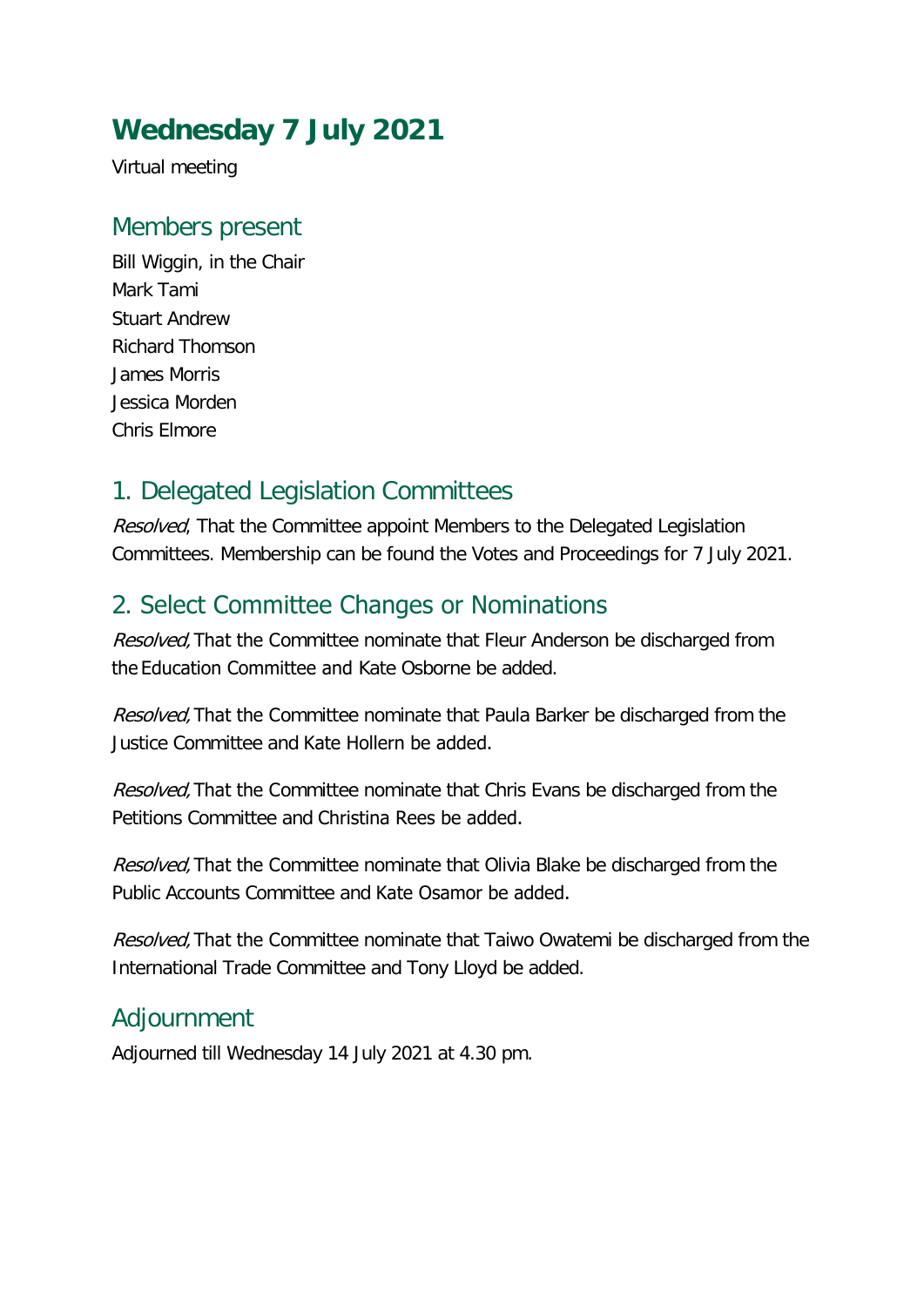## **Wednesday 14 July 2021**

Virtual meeting

#### Members present

Bill Wiggin, in the Chair Mark Tami Stuart Andrew Richard Thomson James Morris Jessica Morden Chris Elmore Rebecca Harris Mike Freer

#### 1. Delegated Legislation Committees

Resolved, That the Committee appoint Members to the Delegated Legislation Committees. Membership can be found the Votes and Proceedings for 14 July 2021.

#### Adjournment

Adjourned till Wednesday 21 July 2021 at 4.30 pm.

### **Wednesday 21 July 2021**

Virtual meeting

#### Members present

Bill Wiggin, in the Chair Mark Tami Stuart Andrew Richard Thomson James Morris Jessica Morden Rebecca Harris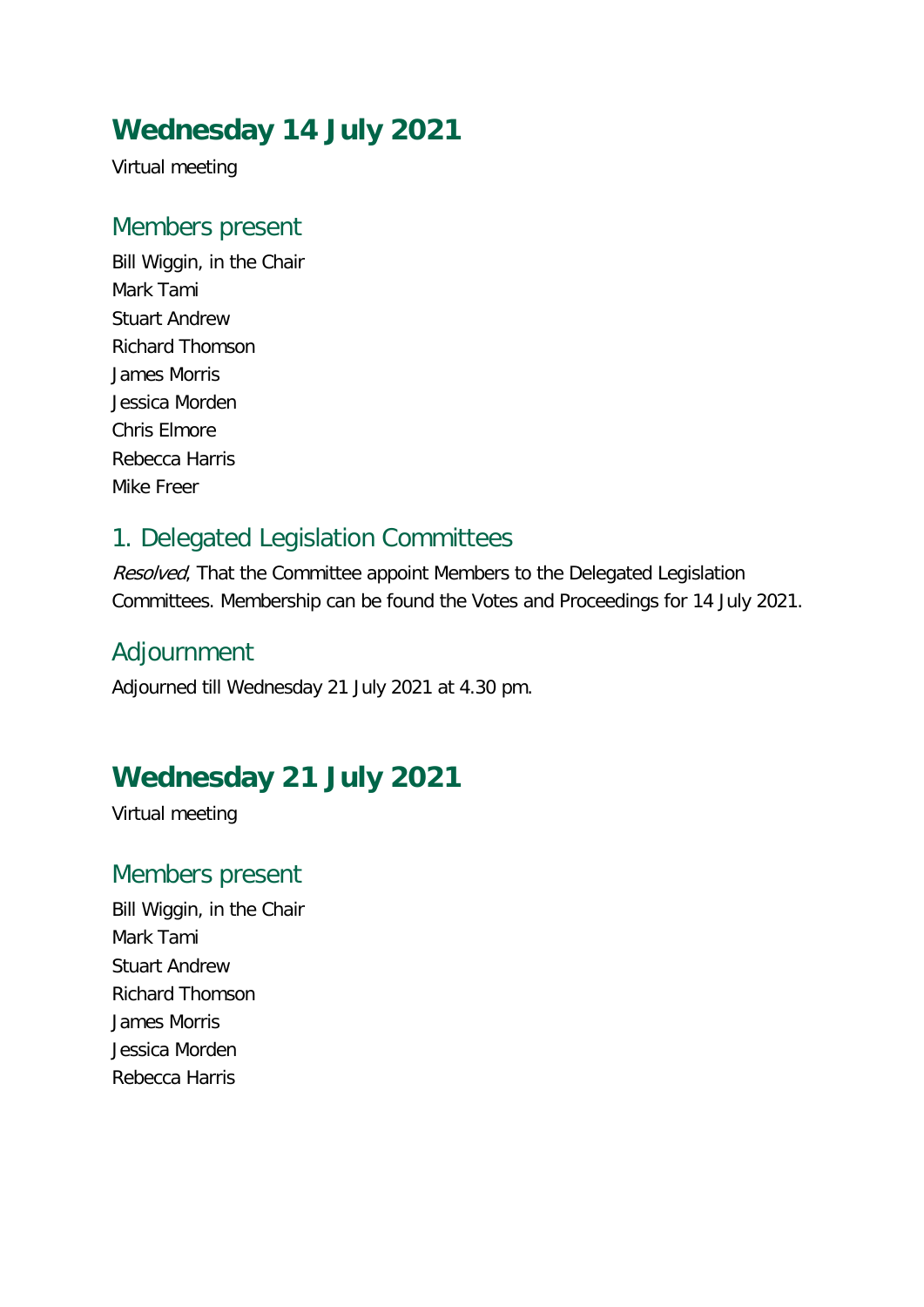#### 1 Public Bill Committees

Resolved, That the Committee appoint Members to the Health and Care Bill Committee and the Higher Education (Freedom of Speech) Bill Committee. Memberships can be found in the Votes and Proceedings for 21 July 2021.

#### 2 Delegated Legislation Committees

Resolved. That the Committee appoint Members to the Delegated Legislation Committees. Membership can be found the Votes and Proceedings for 21 July 2021.

#### 3. Select Committee Changes or Nominations

Resolved, That the Committee nominate that Jonathan Gullis be discharged from the Education Committee and Nicola Richards be added.

#### Adjournment

Adjourned till Wednesday 8 September 2021 at 4.30 pm.

## **Wednesday 8 September 2021**

#### Members present

Bill Wiggin, in the Chair Mark Tami Stuart Andrew James Morris Jessica Morden Mike Freer Chris Elmore

#### 1 Public Bill Committees

Resolved, That the Committee appoint Members to the Building Safety Committee. Memberships can be found in the Votes and Proceedings for 8 September 2021.

Resolved, That the Committee appoint Members to the Elections Bill Committee. Memberships can be found in the Votes and Proceedings for 8 September 2021.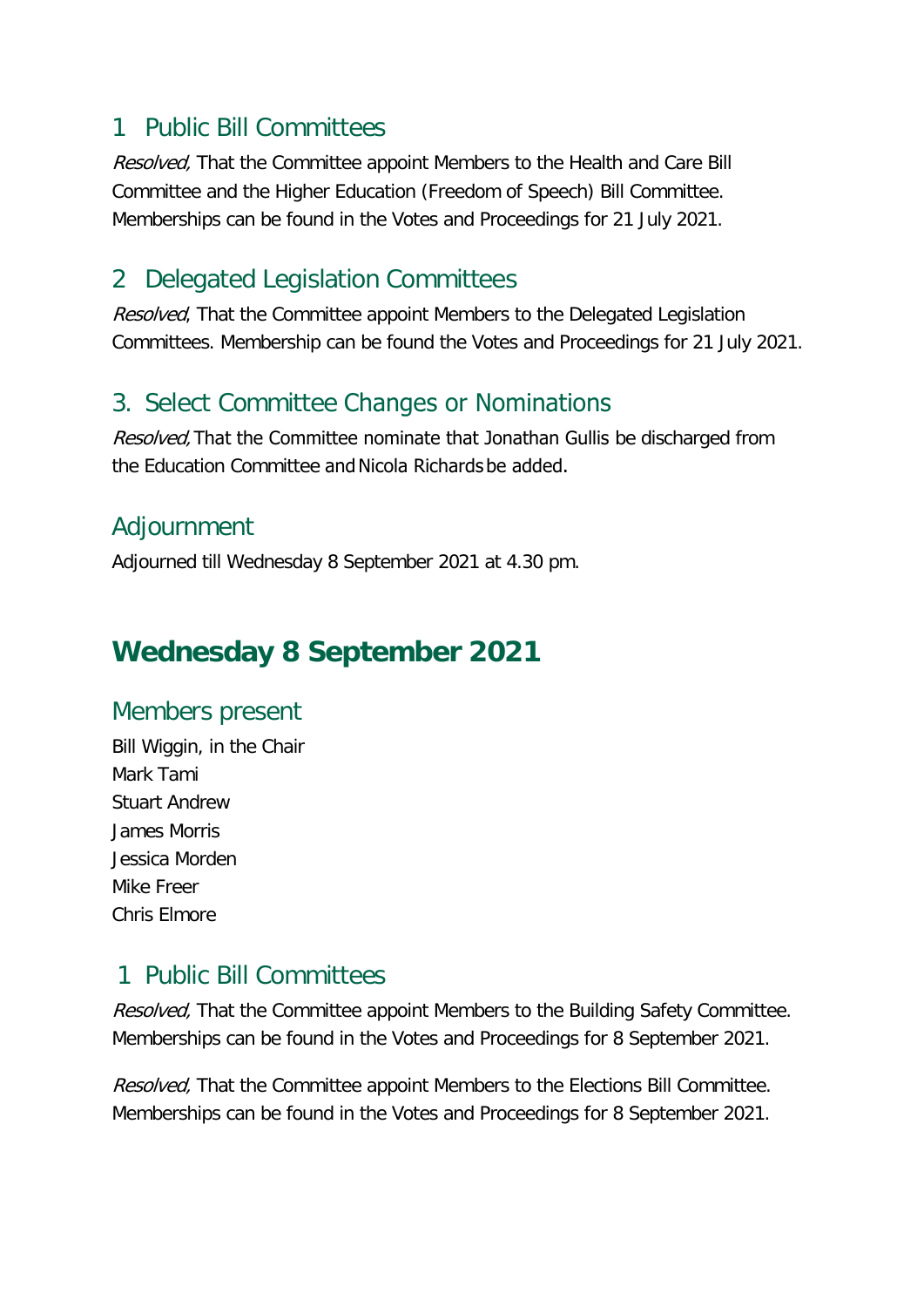### 2 Delegated Legislation Committees

Resolved, That the Committee appoint Members to the Delegated Legislation Committees. Membership can be found the Votes and Proceedings for 8 September 2021.

#### Adjournment

Adjourned till Wednesday 15 September 2021 at 4.30 pm.

### **Wednesday 15 September 2021**

#### Members present

Bill Wiggin, in the Chair Mark Tami Stuart Andrew James Morris Rebecca Harris Mike Freer Chris Elmore Richard Thomson

### 1 Public Bill Committees

Resolved, That the Committee appoint Members to the Nationality and Borders Bill Committee. Memberships can be found in the Votes and Proceedings for 15 September 2021.

### 2 Delegated Legislation Committees

Resolved. That the Committee appoint Members to the Delegated Legislation Committees. Membership can be found the Votes and Proceedings for 15 September 2021.

### Adjournment

Adjourned till Wednesday 22 September 2021 at 4.30 pm.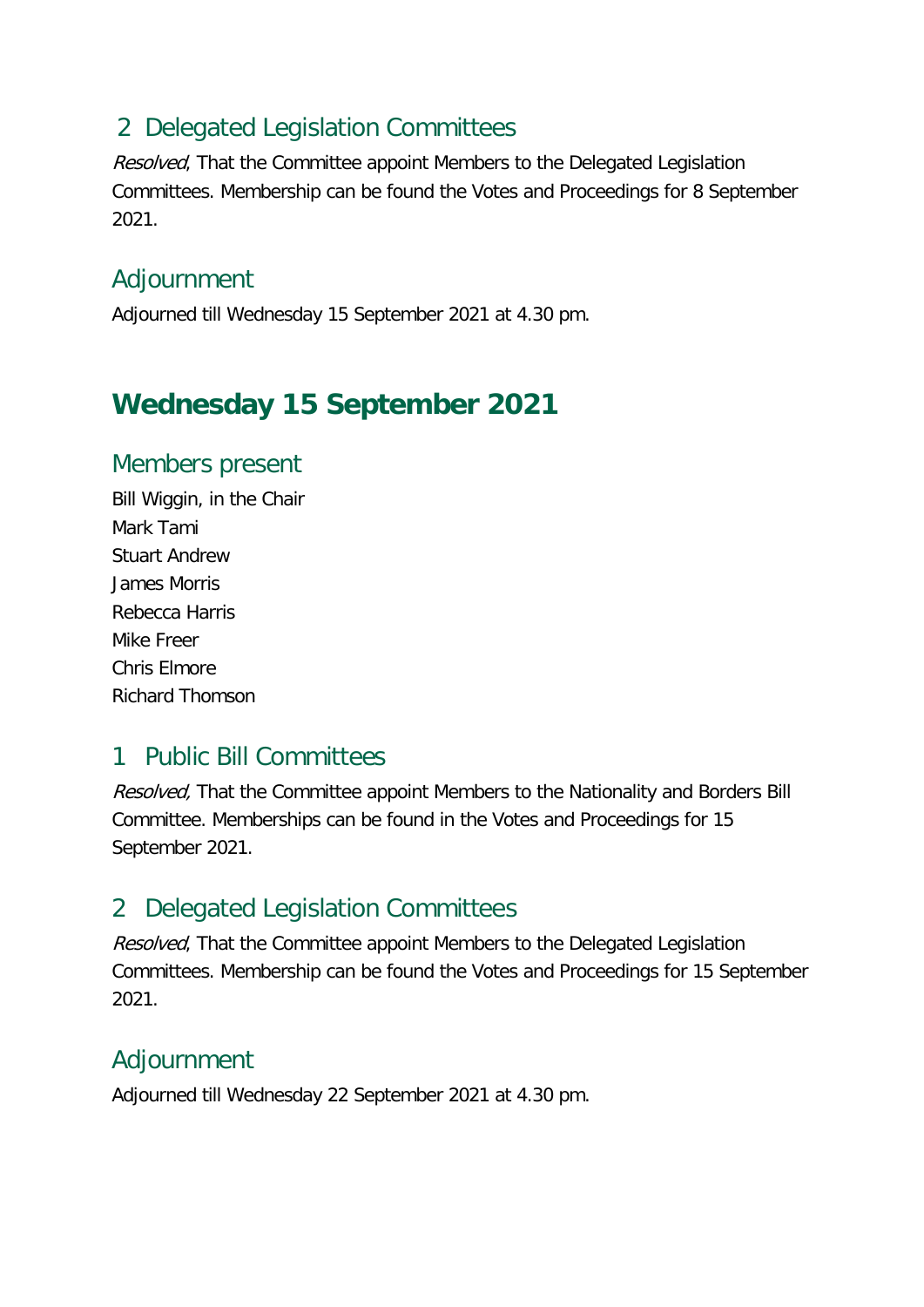### **Wednesday 22 September 2021**

#### Members present

Bill Wiggin, in the Chair James Morris Rebecca Harris Jessica Morden Richard Thomson

#### 1 Public Bill Committees

Resolved, That the Committee appoint Members to the Education (Careers Guidance in Schools) Bill Committee. Membership can be found in the Votes and Proceedings for 22 September 2021.

#### 2 Delegated Legislation Committees

Resolved, That the Committee appoint Members to the Delegated Legislation Committees. Membership can be found the Votes and Proceedings for 22 September 2021.

### 3 Select Committee Changes or Nominations

*Resolved*, That the Committee nominate that Damian Hinds and Heather Wheeler be discharged from the Digital, Culture, Media and Sport Select Committee and Simon Jupp and Jane Stevenson be added.

Resolved. That the Committee nominate that David Johnston and David Simmons be discharged from the Education Committee and Miriam Cates and Brendan Clarke-Smith be added.

Resolved, That the Committee nominate that Andrew Griffith be discharged from the Science and Technology Committee and Dehenna Davison be added.

Resolved, That the Committee nominate that Steve Baker be discharged from the Treasury Committee and Gareth Davies be added.

Resolved, That the Committee nominate that Ian Levy be discharged from the Housing, Communities and Local Government Committee and Matt Vickers be added.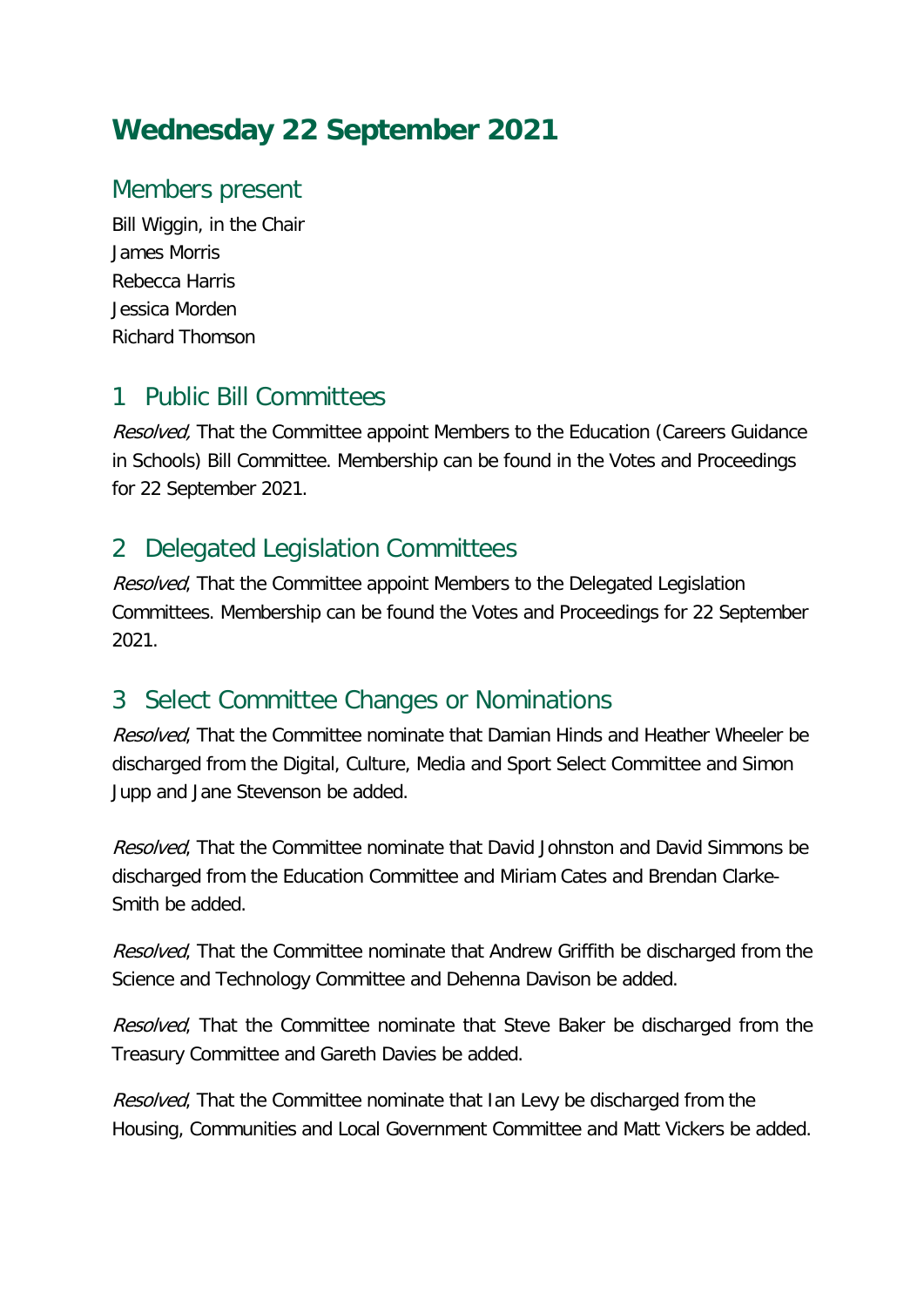#### Adjournment

Adjourned till Wednesday 20 October 2021 at 4.30 pm.

### **Wednesday 20 October 2021**

#### Members present

Bill Wiggin, in the Chair Stuart Andrew Michael Tomlinson Rebecca Harris Jessica Morden James Morris

#### 1 Declaration of Interests

Michael Tomlinson declared his interests, in accordance with the Resolution of the House July 13 1992 (see Appendix).

#### 2 Public Bill Committees

Resolved, That the Committee appoint Members to Subsidy Control Bill Committee. Membership can be found in the Votes and Proceedings for 20 October 2021.

### 3 Delegated Legislation Committees

Resolved, That the Committee appoint Members to the Delegated Legislation Committees. Membership can be found the Votes and Proceedings for 20 October 2021.

### Adjournment

Adjourned till Wednesday 27 October 2021 at 4.30 pm.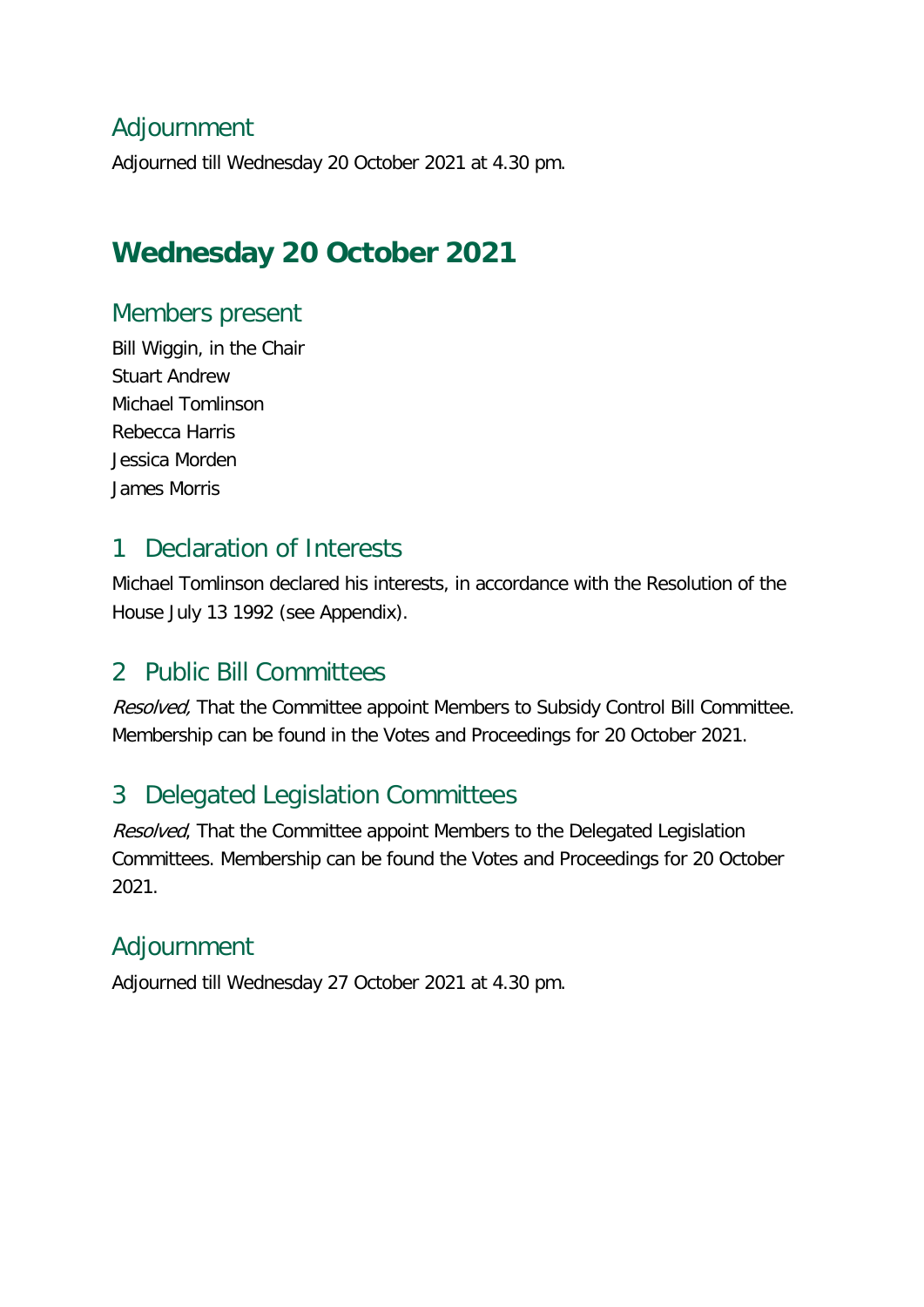### **Wednesday 27 October 2021**

#### Members present

Bill Wiggin, in the Chair Stuart Andrew Michael Tomlinson Rebecca Harris Jessica Morden James Morris Mark Tami

#### 1 Public Bill Committees

Resolved, That the Committee appoint Members to the Taxis and Private Hire Vehicles (Safeguarding and Road Safety) Bill Committee. Membership can be found in the Votes and Proceedings for 27 October 2021.

Resolved, That the Committee appoint Members to the Judicial Review and Courts Bill Committee. Membership can be found in the Votes and Proceedings for 27 October 2021.

### 2 Delegated Legislation Committees

Resolved. That the Committee appoint Members to the Delegated Legislation Committees. Membership can be found the Votes and Proceedings for 27 October 2021.

#### 3 Select Committee Changes or Nominations

Resolved, That Charlotte Nichols be discharged from the European Scrutiny Committee and Dame Margaret Hodge be added.

Resolved, That Charlotte Nichols be discharged from the European Statutory Instruments Committee and Dame Margaret Hodge be added.

Resolved, That Gareth Bacon be discharged from the Backbench Business Committee and Duncan Baker be added.

Resolved, That Nicola Richards be discharged from the Women and Equalities Committee and Jack Doyle-Price be added.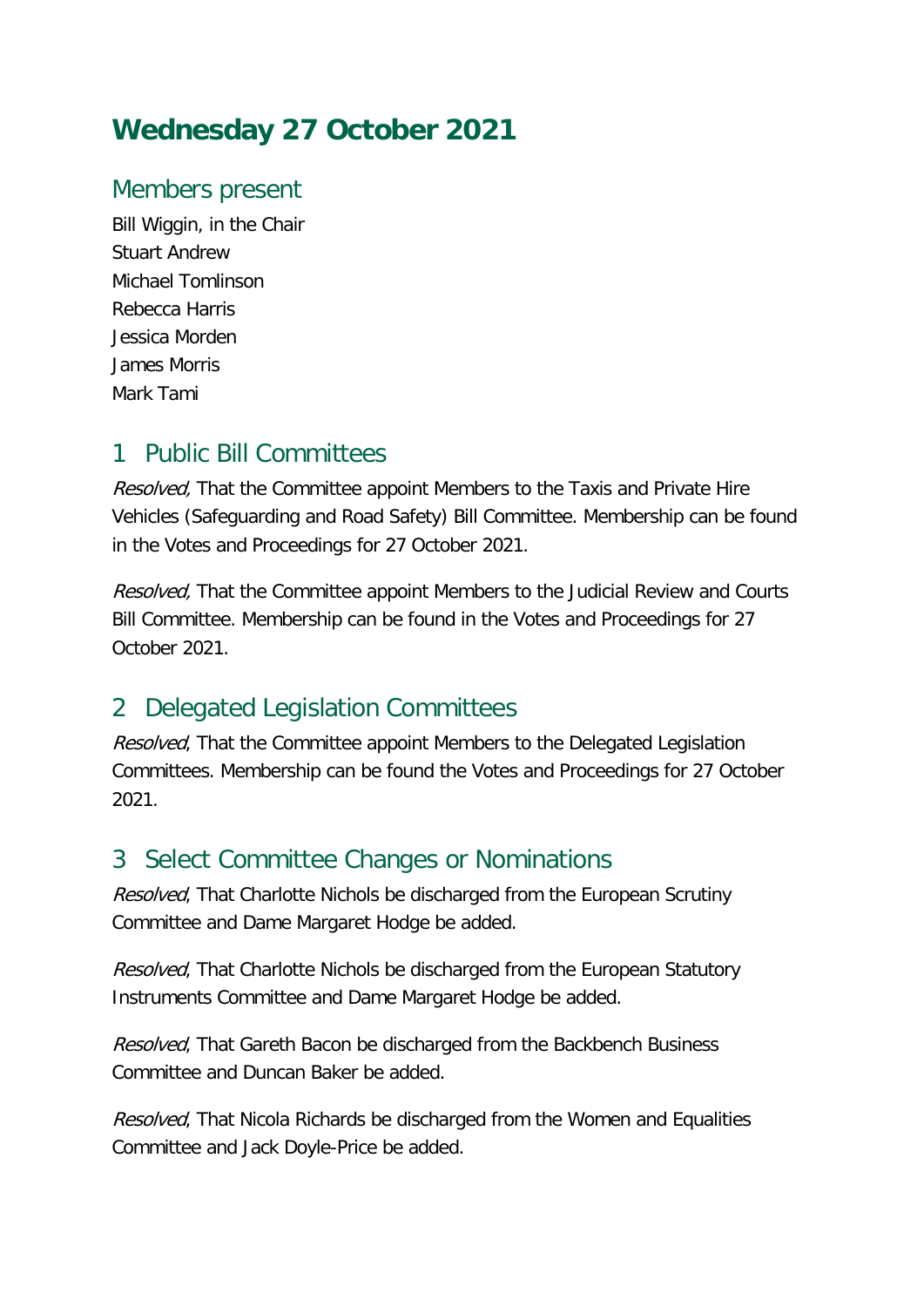Resolved, That Dehenna Davison and Ruth Edwards be discharged from the Home Affairs Committee and James Daly and Gary Sambrook be added.

Resolved, That Miss Sarah Dines be discharged from the Justice Committee and Paul Maynard be added.

Resolved, That Dr James Davies be discharged from the Health and Social Care Committee and Lucy Allan be added.

#### Adjournment

Adjourned till Wednesday 3 November 2021 at 4.30 pm.

### **Wednesday 3 November 2021**

#### Members present

Bill Wiggin, in the Chair Mark Tami Stuart Andrew Michael Tomlinson Rebecca Harris Jessica Morden James Morris

#### 1 Public Bill Committees

Resolved, That the Committee appoint Members to the Animal Welfare (Kept Animals) Bill Committee. Membership can be found in the Votes and Proceedings for 3 November 2021.

### 2 Delegated Legislation Committees

Resolved, That the Committee appoint Members to the Delegated Legislation Committees. Membership can be found the Votes and Proceedings for 3 November 2021.

#### Adjournment

Adjourned till Tuesday 9 November 2021 at 4.30 pm.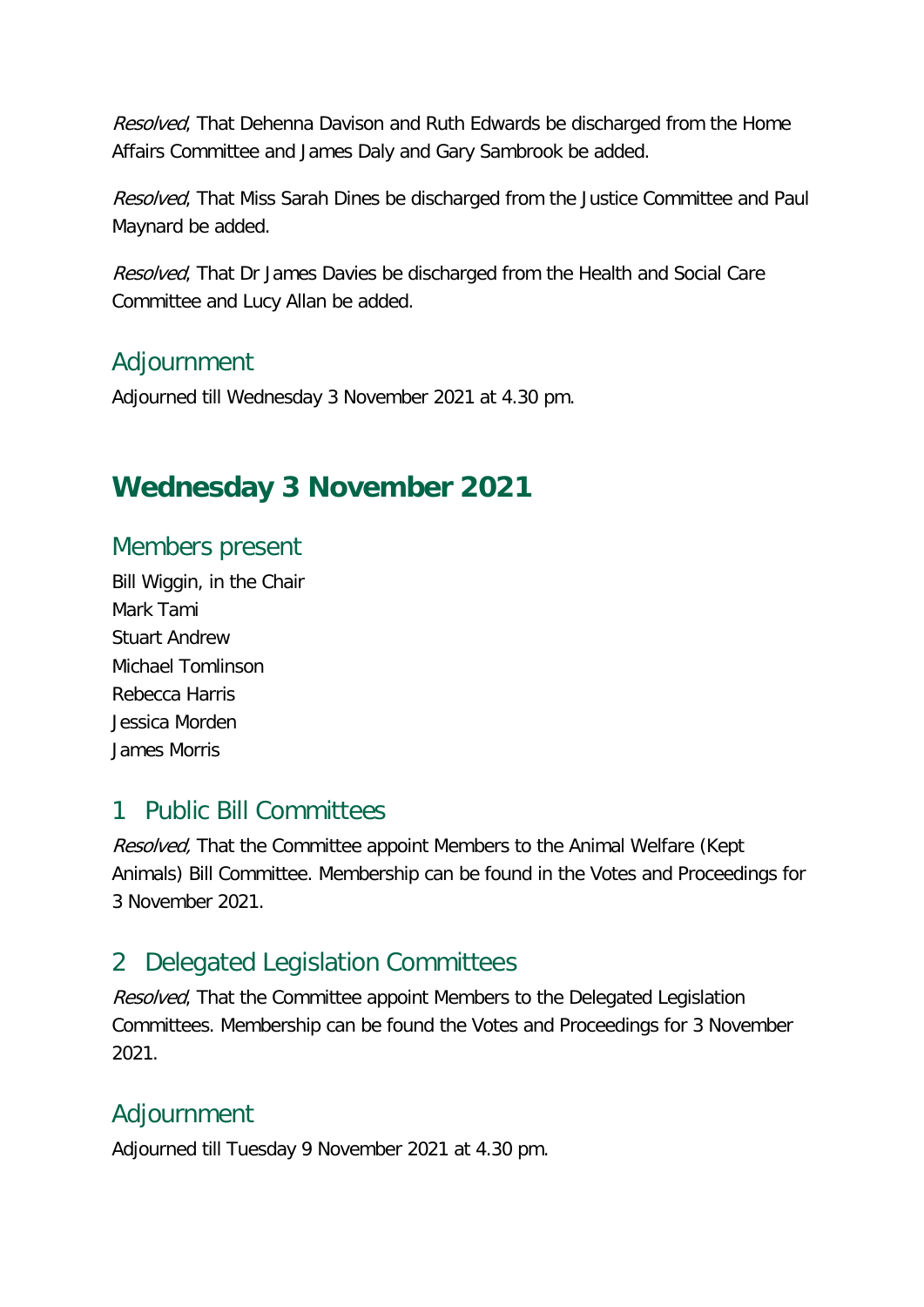### **Tuesday 9 November 2021**

#### Members present

Bill Wiggin, in the Chair Chris Elmore Stuart Andrew James Morris Richard Thomson

#### 1 Public Bill Committees

Resolved, That the Committee appoint Members to the Cultural Objects (Protection from Seizure) Bill Committee. Membership can be found in the Votes and Proceedings for 9 November 2021.

Resolved, That the Committee appoint Members to the Nuclear Energy (Financing) Bill Committee. Membership can be found in the Votes and Proceedings for 9 November 2021.

#### 2 Delegated Legislation Committees

Resolved, That the Committee appoint Members to the Delegated Legislation Committees. Membership can be found the Votes and Proceedings for 9 November 2021.

### Adjournment

Adjourned till Wednesday 17 November 2021 at 4.30 pm.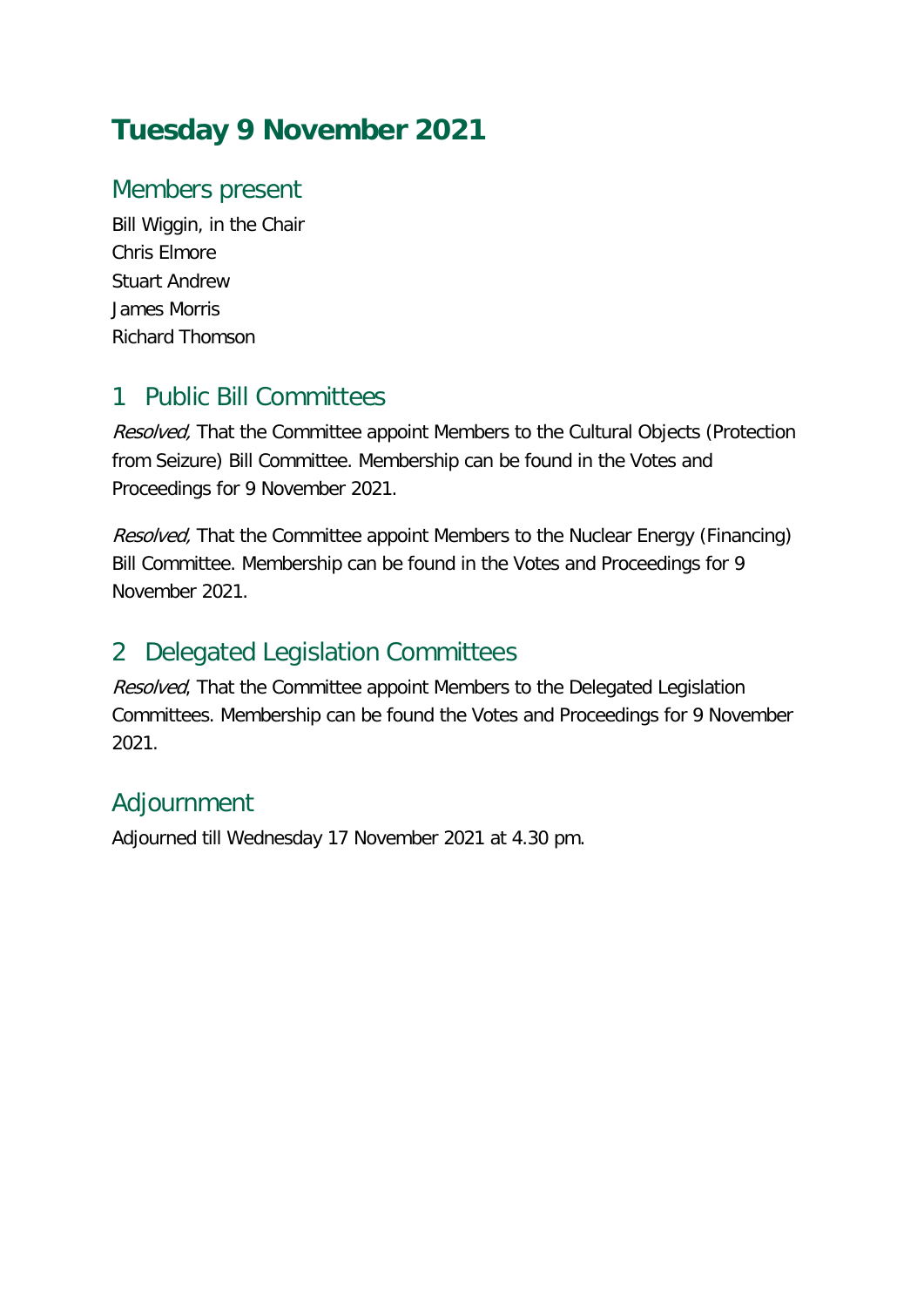### **Wednesday 17 November 2021**

#### Members present

Bill Wiggin, in the Chair Stuart Andrew Chris Elmore Michael Tomlinson James Morris Jessica Morden Richard Tomson

### 1 Delegated Legislation Committees

Resolved, That the Committee appoint Members to the Delegated Legislation Committees. Membership can be found the Votes and Proceedings for 17 and 18 November 2021.

#### Adjournment

Adjourned till Wednesday 24 November 2021 at 4.30 pm.

### **Wednesday 24 November 2021**

#### Members present

Bill Wiggin Stuart Andrew James Morris Mark Tami Richard Thomson Rebecca Harris Michael Tomlinson

#### 1 Public Bill Committees

Resolved, That the Committee appoint Members to the Local Government (Disqualification) Bill Committee. Membership can be found in the Votes and Proceedings for 24 November 2021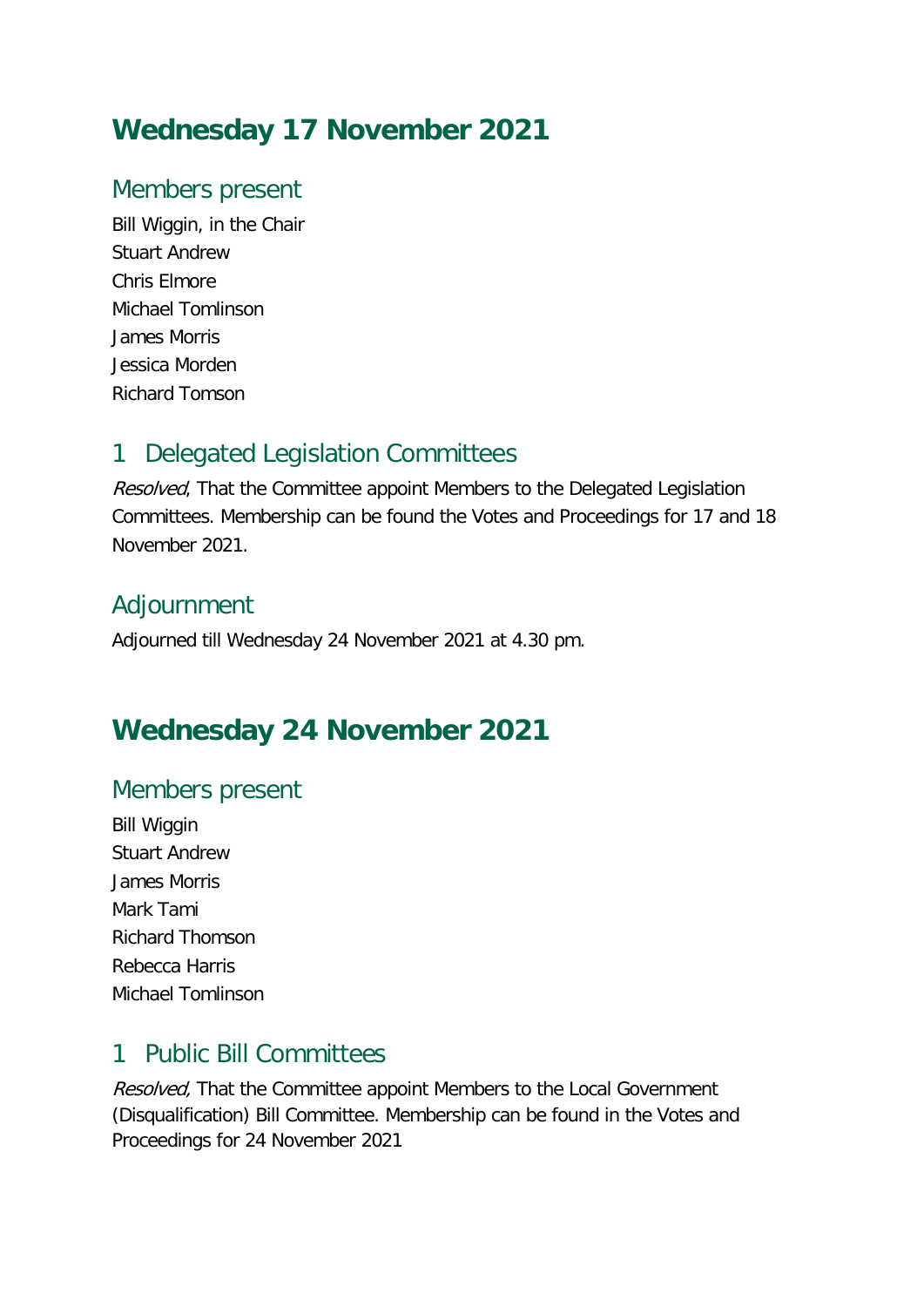Resolved, That the Committee appoint Members to the Skills and Post-16 Education Bill Committee. Membership can be found in the Votes and Proceedings for 24 November 2021.

#### 2 Delegated Legislation Committees

Resolved, That the Committee appoint Members to the Delegated Legislation Committees. Membership can be found the Votes and Proceedings for 24 November 2021.

#### 3 Select Committee Changes or Nominations

Resolved, That the Committee nominate that Kemi Badenoch be discharged from the Public Accounts Committee and Helen Whately be added.

#### Adjournment

Adjourned till Wednesday 1 December 2021 at 4.30 pm.

## **Wednesday 1 December 2021**

#### Members present

Stuart Andrew (in the Chair) Rebecca Harris James Morris Jessica Morden Richard Thomson

#### 1 Public Bill Committees

Resolved, That the Committee appoint Members to the Animals (Penalty Notices) Bill Committee. Membership can be found in the Votes and Proceedings for 1 December 2021.

Resolved, That the Committee appoint Members to the Commercial Rent (Coronavirus) Bill Committee. Membership can be found in the Votes and Proceedings for 1 December 2021.

Resolved, That the Committee appoint Members to the Leasehold Reform (Ground Rent) Bill Committee. Membership can be found in the Votes and Proceedings for 1 December 2021.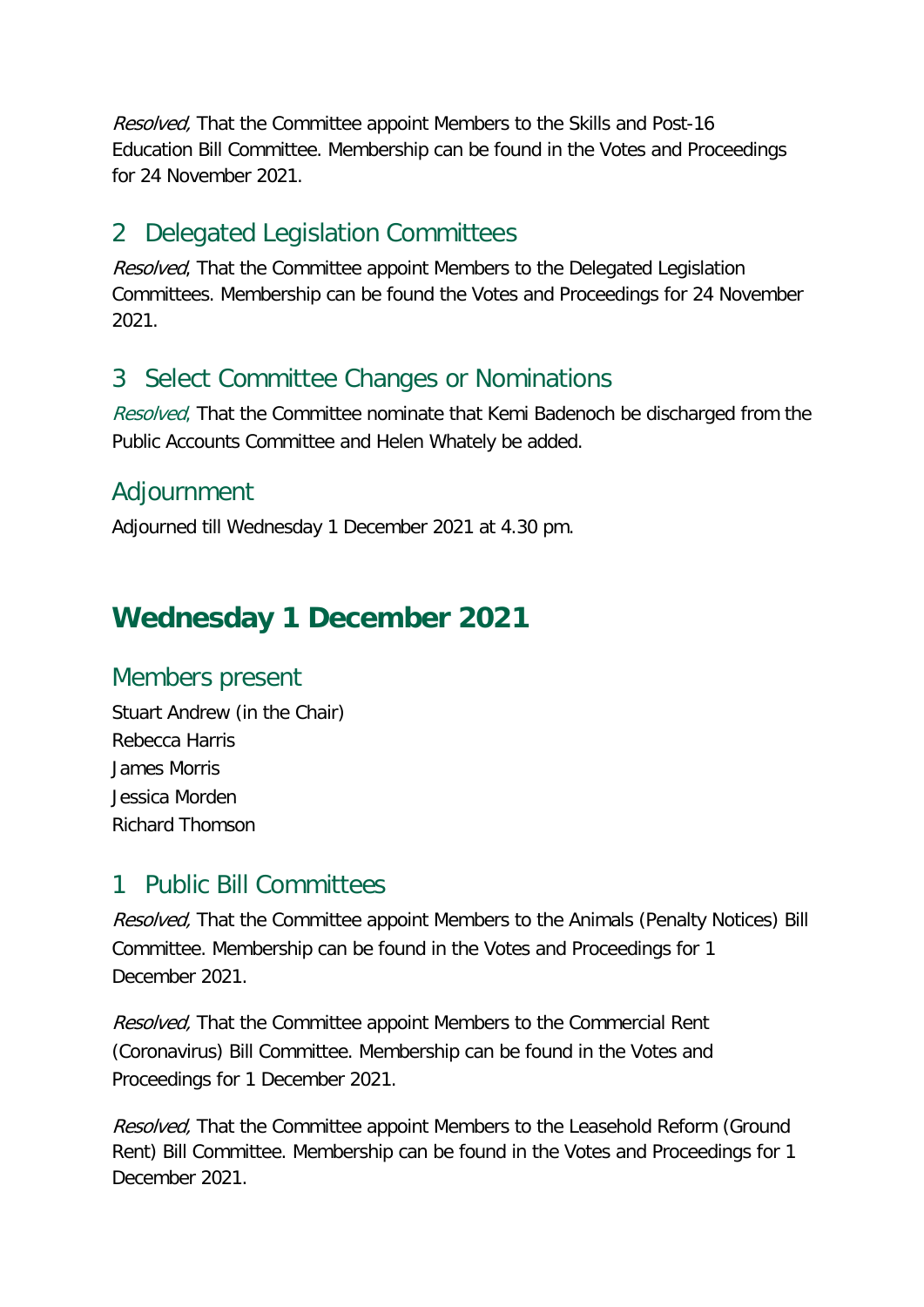#### 2. Delegated Legislation Committees

Resolved, That the Committee appoint Members to the Delegated Legislation Committees. Membership can be found the Votes and Proceedings for 1 December 2021.

#### Adjournment

Adjourned till Wednesday 8 December 2021 at 4.30 pm.

## **Wednesday 8 December 2021**

#### Members present

Bill Wiggin, in the Chair Michael Tomlinson Jessica Morden Mark Tami Stuart Andrew James Morris

### 1 Public Bill Committees

Resolved, That the Committee appoint Members to the Motor Vehicles (Compulsory Insurance) Bill Committee. Membership can be found in the Votes and Proceedings for 15 December 2021.

Resolved, That the Committee appoint Members to the Dormant Assets Bill Committee. Membership can be found in the Votes and Proceedings for 15 December 2021.

### 2 Delegated Legislation Committees

Resolved, That the Committee appoint Members to the Delegated Legislation Committees. Membership can be found the Votes and Proceedings for 15 December 2021.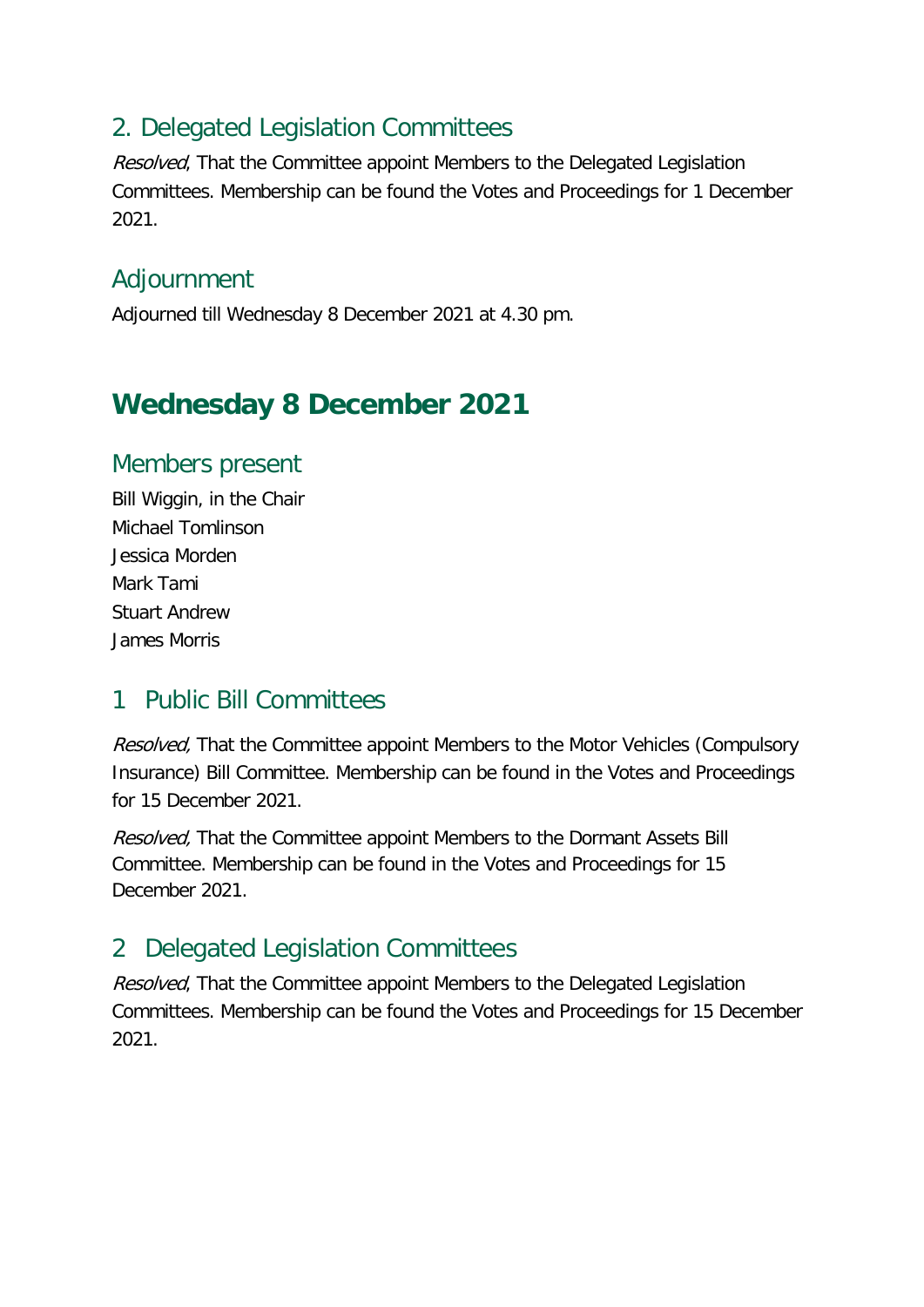#### 3 Select Committee Changes or Nominations

Resolved, That Judith Cummins and Sarah Owen be discharged from the Business, Energy and Industrial Strategy Committee and Tonia Antoniazzi and Andy McDonald be added.

Resolved. That Dan Carden be discharged from the Environmental Audit Committee and Valerie Vaz be added.

Resolved, That Janet Daby be discharged from the Justice Committee and Ms Dianne Abbott be added.

Resolved, That Lilian Greenwood be discharged from the Transport Committee and Navendu Mishra be added.

Resolved, That Claudia Webbe be discharged from the Foreign Affairs Committee and Liam Byrne be added.

Resolved, That Martin Docherty-Hughes be discharged from the Defence Committee and Dave Doogan be added.

Resolved, That Dave Doogan be discharged from the Environment, Food and Rural Affairs Committee and Kirsty Blackman be nominated.

Resolved, That Ms Anum Qaisar be discharged from the Health and Social Care Committee and Martyn Day be added.

Resolved, That Kirsty Blackman be discharged from the Procedure Committee and Patrick Grady be added.

Resolved, That Anne McLaughlin be discharged from the Women and Equalities Committee and Ms Anum Qaisar be added.

#### Adjournment

Adjourned till Wednesday 15 December 2021 at 4.30 pm.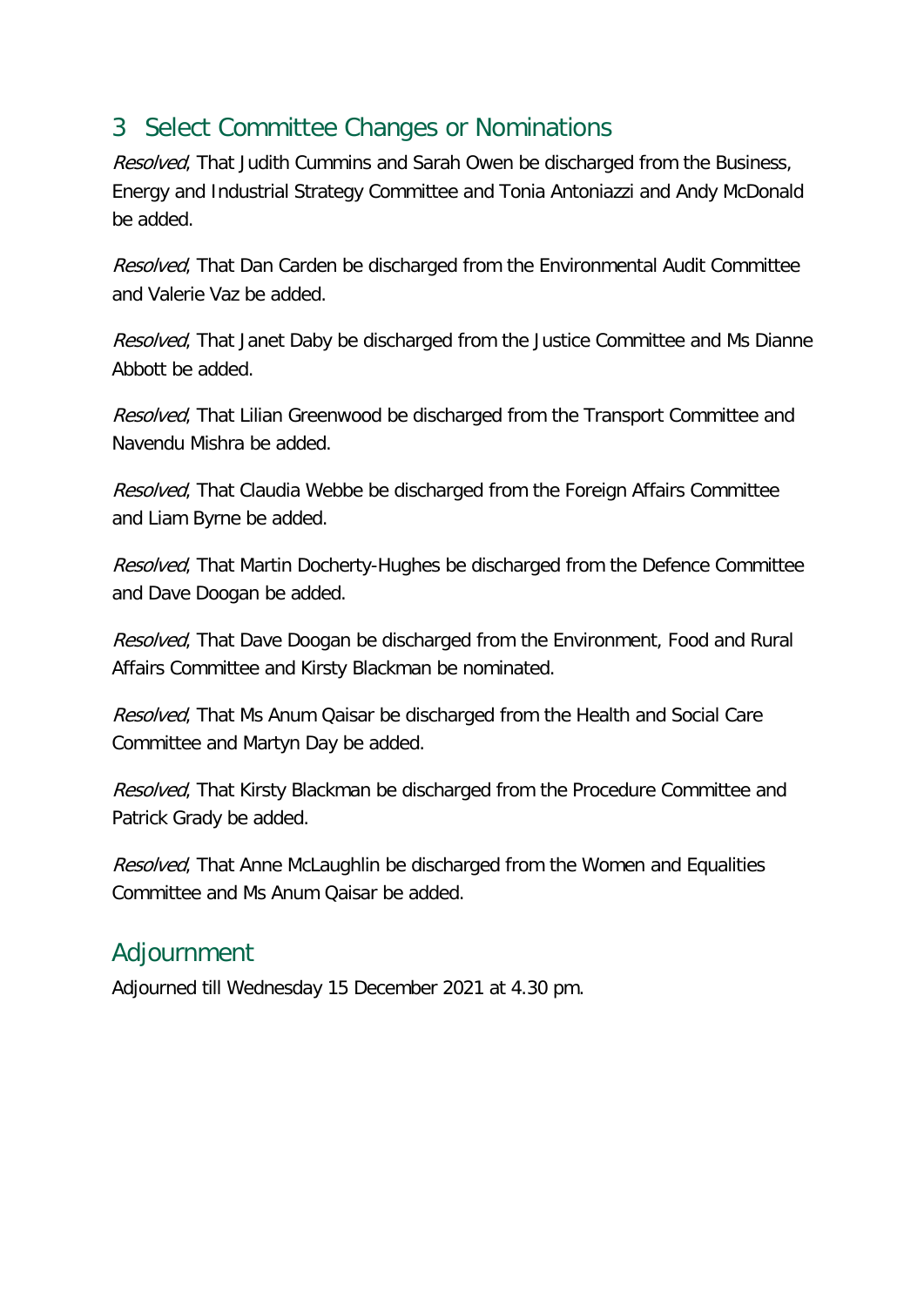### **Wednesday 15 December 2021**

#### Members present

Bill Wiggin, in the Chair Mark Tami Stuart Andrew James Morris Richard Thomson

#### 1. Public Bill Committees

Resolved, That the Committee appoint Members to the Motor Vehicles (Compulsory Insurance) Bill Committee. Membership can be found in the Votes and Proceedings for 15 December 2021.

Resolved, That the Committee appoint Members to the Dormant Assets Bill Committee. Membership can be found in the Votes and Proceedings for 15 December 2021.

#### 2. Delegated Legislation Committees

Resolved, That the Committee appoint Members to the Delegated Legislation Committees. Membership can be found the Votes and Proceedings for 15 December 2021.

#### 3. Select Committee Changes or Nominations

Resolved, That Judith Cummins and Sarah Owen be discharged from the Business, Energy and Industrial Strategy Committee and Tonia Antoniazzi and Andy McDonald be added.

Resolved, That Dan Carden be discharged from the Environmental Audit Committee and Valerie Vaz be added.

Resolved, That Janet Daby be discharged from the Justice Committee and Ms Dianne Abbott be added.

Resolved, That Lilian Greenwood be discharged from the Transport Committee and Navendu Mishra be added.

Resolved, That Claudia Webbe be discharged from the Foreign Affairs Committee and Liam Byrne be added.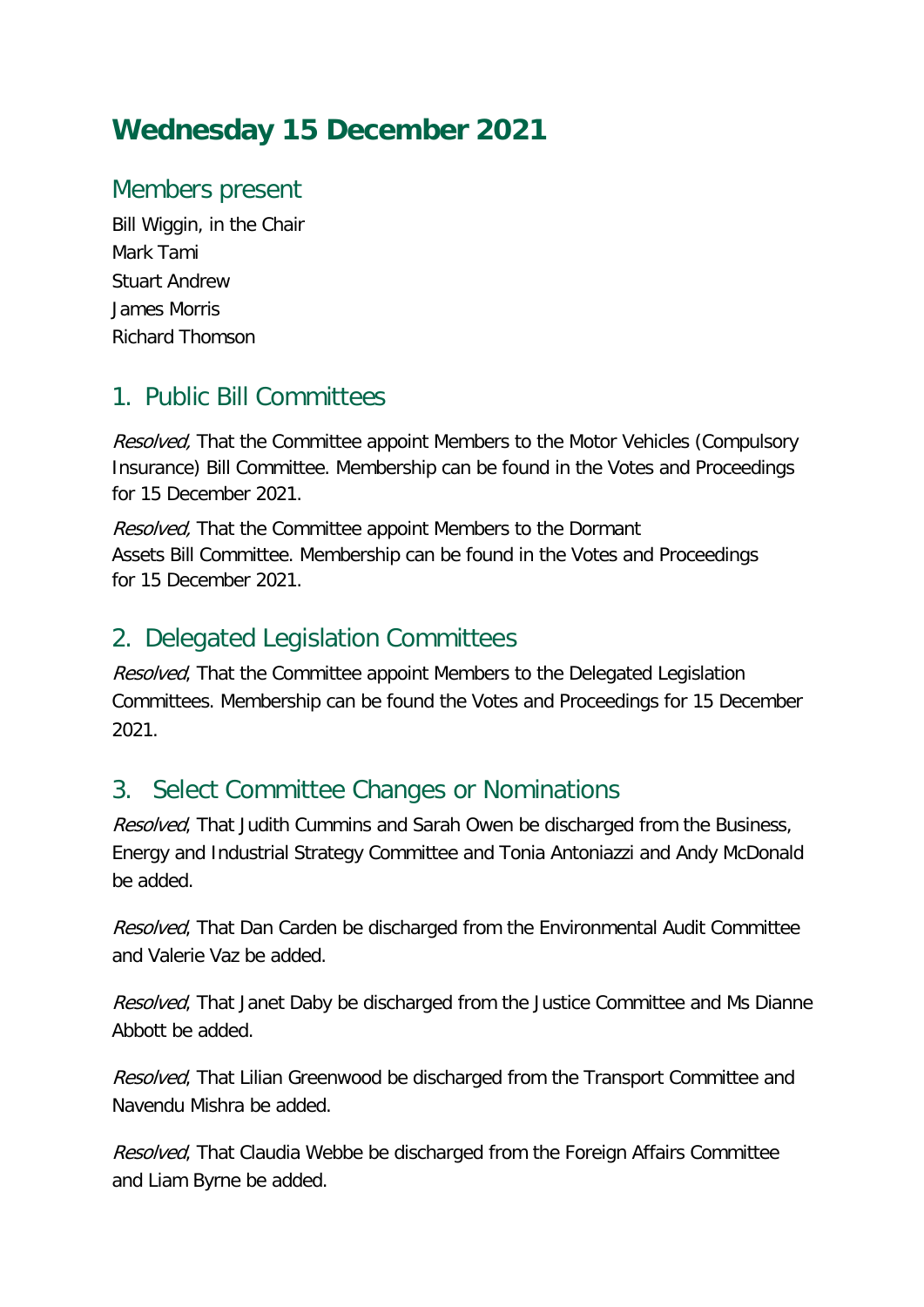Resolved, That Martin Docherty-Hughes be discharged from the Defence Committee and Dave Doogan be added.

Resolved, That Dave Doogan be discharged from the Environment, Food and Rural Affairs Committee and Kirsty Blackman be added

Resolved, That Ms Anum Qaisar be discharged from the Health and Social Care Committee and Martyn Day be added.

Resolved, That Kirsty Blackman be discharged from the Procedure Committee and Patrick Grady be added.

Resolved, That Anne McLaughlin be discharged from the Women and Equalities Committee and Ms Anum Qaisar be added.

#### Adjournment

Adjourned till Wednesday 5 January 2022 at 4.30 pm.

### **Wednesday 5 January 2022**

#### Members present

Sir Bill Wiggin, in the Chair Michael Tomlinson Richard Thomson Stuart Andrew Rebecca Harris James Morris Chris Elmore

### 1. Public Bill Committees

Resolved, That the Committee appoint Members to the Marriage and Civil Partnership (Minimum Age) Bill Committee. Membership can be found in the Votes and Proceedings for 5 January 2022.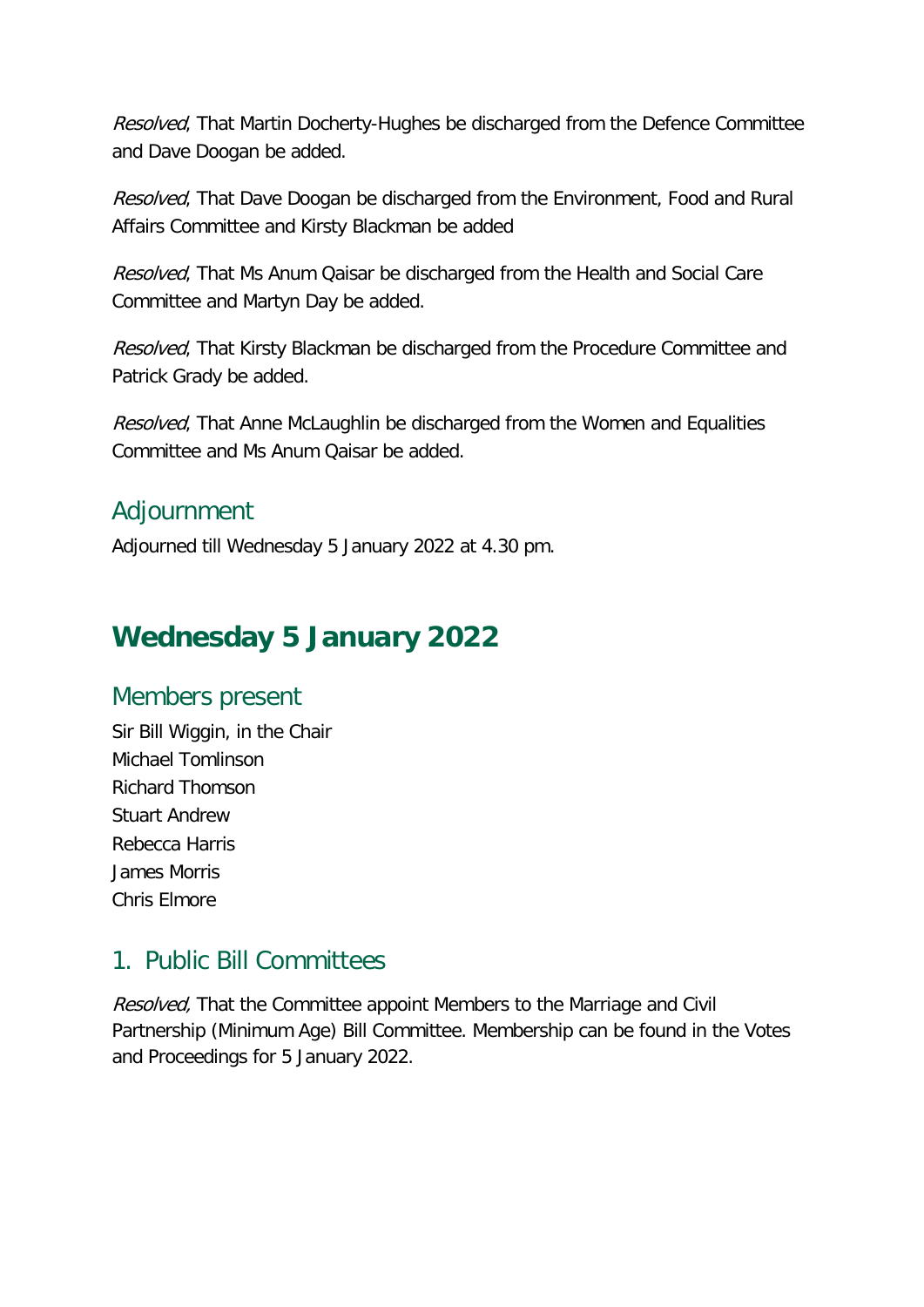#### 2. Delegated Legislation Committees

Resolved, That the Committee appoint Members to the Delegated Legislation Committees. Membership can be found the Votes and Proceedings for 5 and 6 January 2022.

#### Adjournment

Adjourned till Wednesday 12 January 2022 at 4.30 pm.

### **Wednesday 12 January 2022**

#### Members present

Sir Bill Wiggin, in the Chair Mark Tami Richard Thomson Michael Tomlinson Rebecca Harris James Morris

#### 1. Public Bill Committees

Resolved, That the Committee appoint Members to the Glue Traps (Offences) Bill Committee. Membership can be found in the Votes and Proceedings for 12 January 2022.

Resolved. That the Committee appoint Members to the Professional Qualifications Bill [HL] Committee. Membership can be found in the Votes and Proceedings for 12 January 2022.

#### 2. Second Reading Committees

Resolved, That the Committee appoint Members to the Charities Bill [HL] Second Reading Committee. Membership can be found in the Votes and Proceedings for 12 January 2022.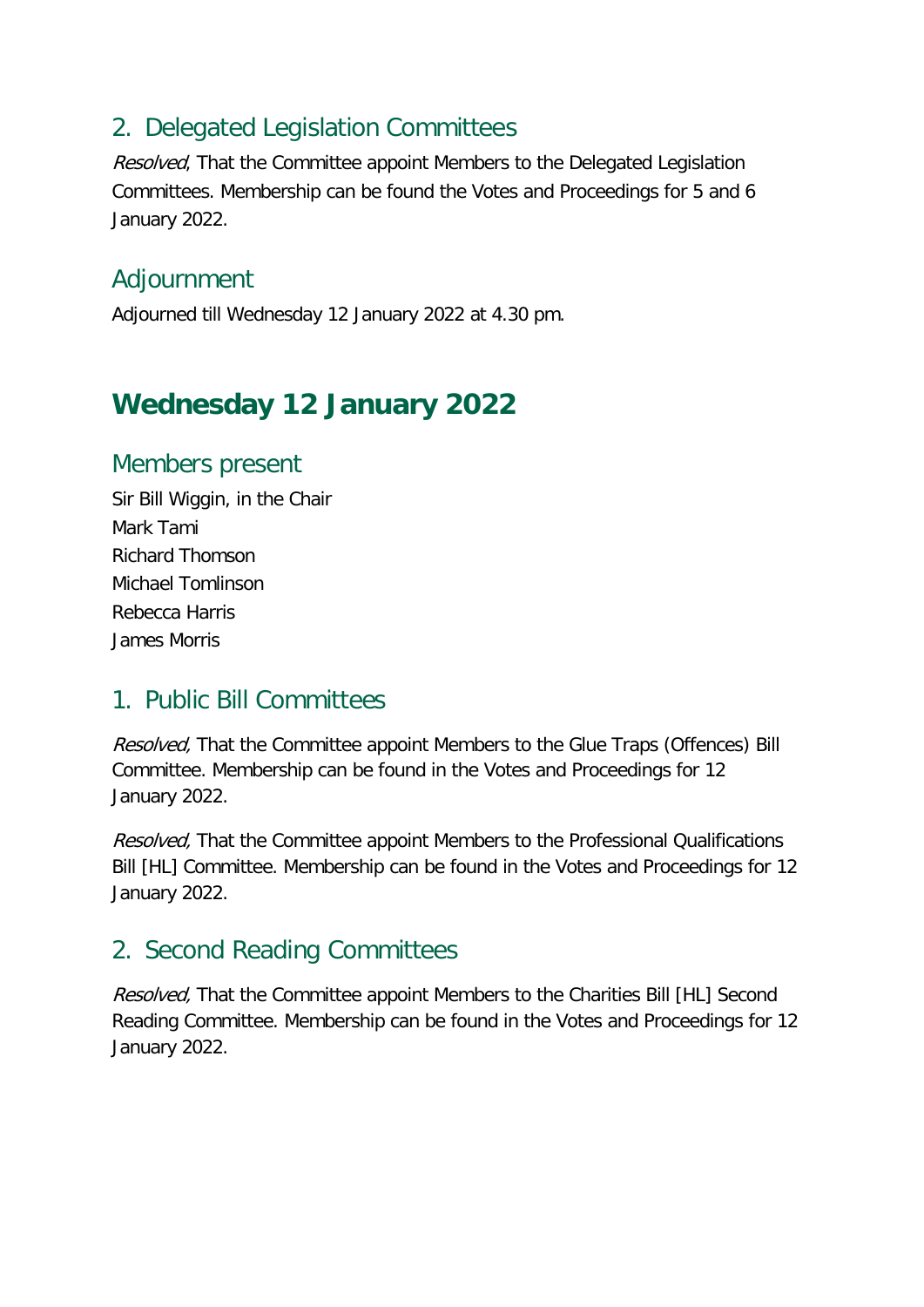#### 3. Delegated Legislation Committees

Resolved, That the Committee appoint Members to the Delegated Legislation Committees. Membership can be found the Votes and Proceedings for 12 January 2022.

#### Adjournment

Adjourned till Wednesday 12 January 2022 at 4.30 pm.

### **Wednesday 19 January 2022**

#### Members present

Sir Bill Wiggin, in the Chair Stuart Andrew Rebecca Harris James Morris Mark Tami Richard Thomson

#### 1. Public Bill Committees

Resolved, That the Committee appoint Members to the Down Syndrome Bill Committee. Membership can be found in the Votes and Proceedings for 19 January 2022.

Resolved. That the Committee appoint Members to the Charities Bill [HL] Committee. Membership can be found in the Votes and Proceedings for 19 January 2022.

Resolved, That the Committee appoint Members to the Public Service Pensions and Judicial Offices Bill [HL] Committee. Membership can be found in the Votes and Proceedings for 19 January 2022.

### 2. Delegated Legislation Committees

Resolved, That the Committee appoint Members to the Delegated Legislation Committees. Membership can be found the Votes and Proceedings for 19 January 2022.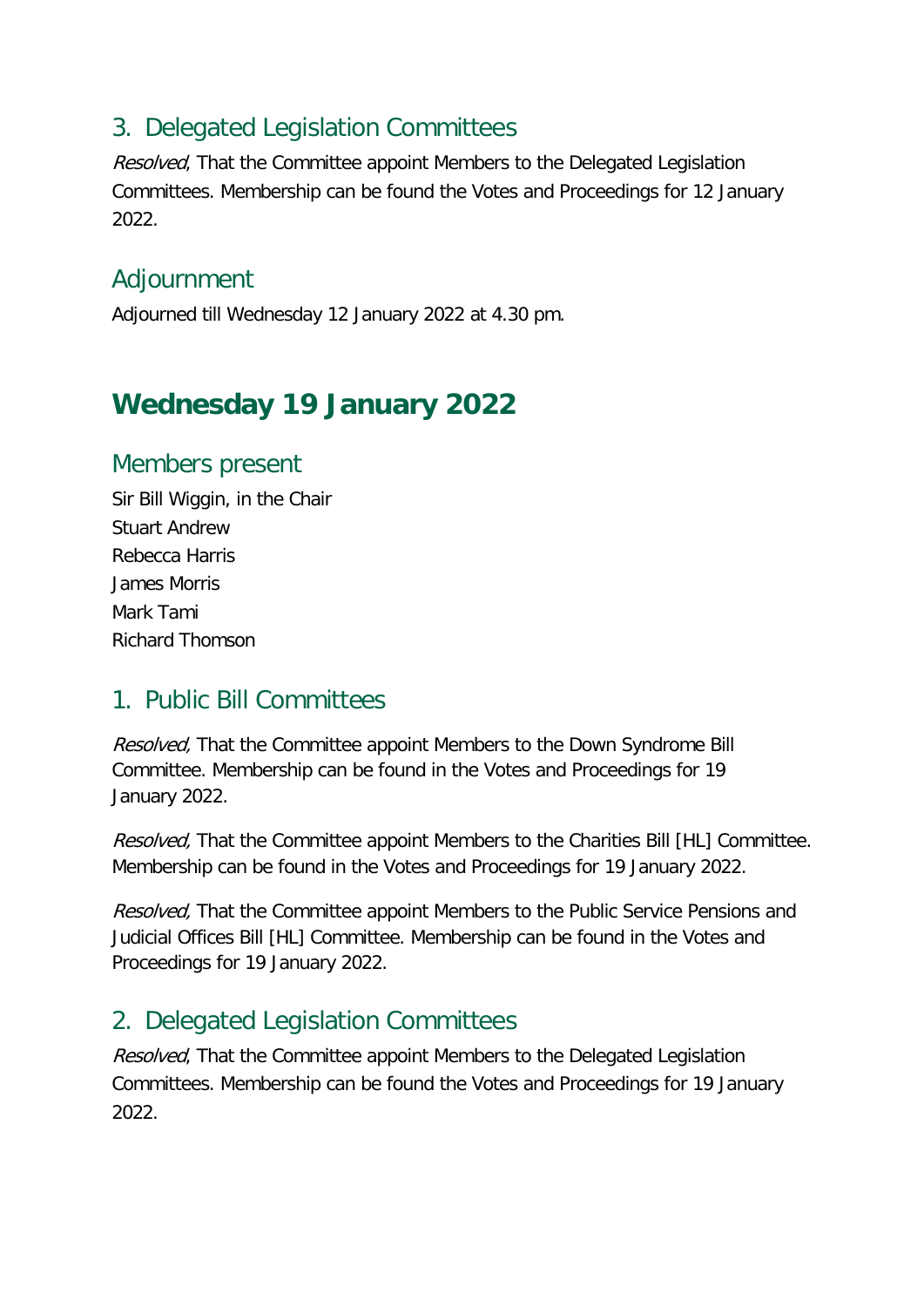#### 3. Select Committee Changes

Resolved, That Yvette Cooper be discharged from the National Security Strategy (Joint Committee) and Dame Diana Johnson be nominated.

#### Adjournment

Adjourned till Wednesday 26 January 2022 at 4.30 pm.

## **Wednesday 26 January 2022**

#### Members present

Sir Bill Wiggin, in the Chair Stuart Andrew Rebecca Harris James Morris Mark Tami Richard Thomson Michael Tomlinson

#### 1. Declaration of Interests

Lilian Greenwood declared her interests, in accordance with the Resolution of the House July 13 1992 (see Appendix).

#### 2. Public Bill Committees

Resolved, That the Committee appoint Members to the Pension Schemes (Conversion of Guaranteed Minimum Pensions) Bill Committee. Membership can be found in the Votes and Proceedings for 26 January 2022.

### 3. Delegated Legislation Committees

Resolved, That the Committee appoint Members to the Delegated Legislation Committees. Membership can be found the Votes and Proceedings for 26 January 2022.

### Adjournment

Adjourned till Wednesday 2 February 2022 at 4.30 pm.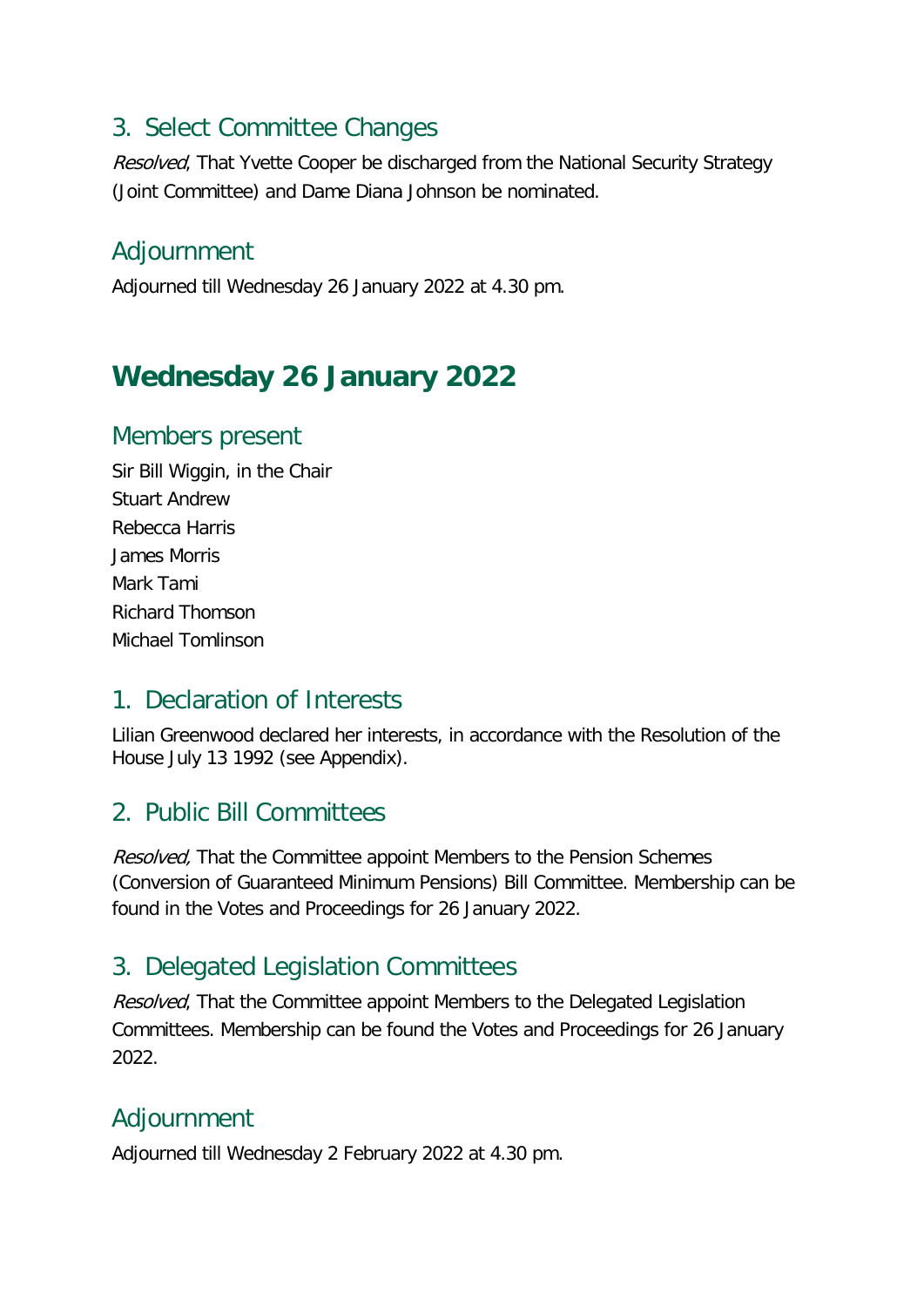## **Wednesday 2 February 2022**

#### Members present

Sir Bill Wiggin, in the Chair Rebecca Harris Richard Thomson Michael Tomlinson Stuart Andrew Mark Tami

#### 1. Public Bill Committees

Resolved. That the Committee appoint Members to the Taxis and Private Hire Vehicles (Disable Persons) Bill Committee. Membership can be found in the Votes and Proceedings for 2 February 2022.

The Committee considered the appointment of the Animal Welfare (Sentience) Bill [HL] Committee.

### 2. Delegated Legislation Committees

Resolved. That the Committee appoint Members to the Delegated Legislation Committees. Membership can be found the Votes and Proceedings for 2 February 2022.

### 3. Select Committee Changes or Nominations

Resolved, That Paula Barker be added to the Home Affairs Committee.

Resolved, That Rachel Hopkins be discharged from the Levelling Up, Housing and Communities Committee and Kate Hollern be added.

Resolved, That Barry Gardiner be discharged from the Public Accounts Committee and Kate Green be added.

Resolved, that Alex Davies-Jones be discharged from the Women and Equalities Committee and Carolyn Harris be added.

Resolved, That Nadia Whittome be discharged from the Environmental Audit Committee and Clive Lewis be added.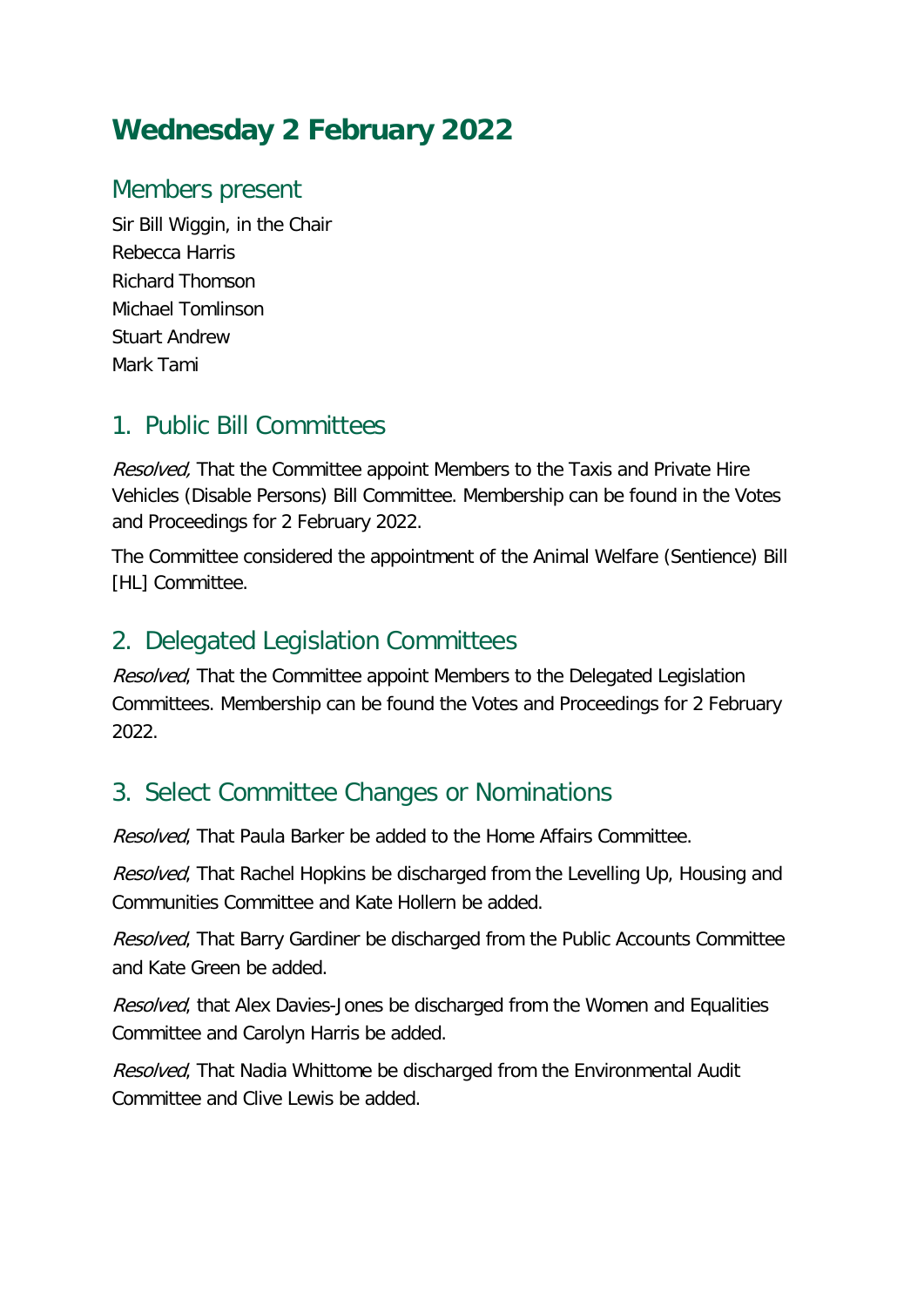#### Adjournment

Adjourned till Wednesday 9 February 2022 at 4.30 pm.

### **Wednesday 9 February 2022**

#### Members present

Sir Bill Wiggin, in the Chair Rebecca Harris James Morris Richard Thomson Michael Tomlinson Lilian Greenwood

#### 1. Public Bill Committees

Resolved, That the Committee appoint Members to the British Sign Language Bill Committee. Membership can be found in the Votes and Proceedings for 9 February 2022.

Resolved, That the Committee appoint Members to the Animal Welfare (Sentience) Bill [HL] Committee. Membership can be found in the Votes and Proceedings for 9 February 2022.

### 2. Delegated Legislation Committees

Resolved, That the Committee appoint Members to the Delegated Legislation Committees. Membership can be found the Votes and Proceedings for 9 February 2022.

#### Adjournment

Adjourned till Wednesday 23 February 2022 at 4.30 pm.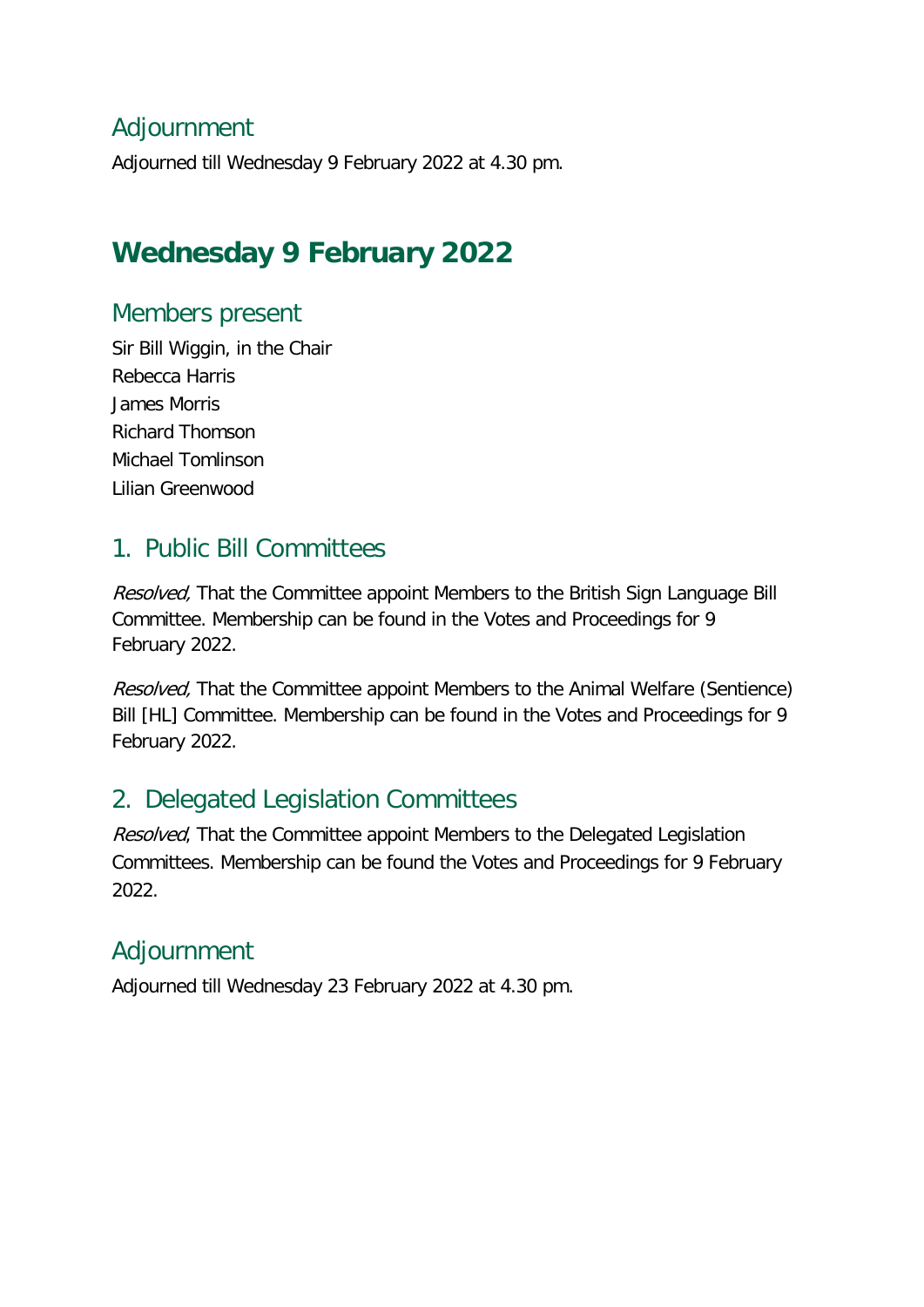## **Wednesday 23 February 2022**

#### Members present

Sir Bill Wiggin, in the Chair Michael Tomlinson Richard Thomson Lilian Greenwood Christopher Pincher James Morris Rebecca Harris

#### 1. Declaration of Interests

Christopher Pincher declared his interests, in accordance with the Resolution of the House July 13 1992 (see Appendix).

### 2. Delegated Legislation Committees

Resolved, That the Committee appoint Members to the Delegated Legislation Committees. Membership can be found the Votes and Proceedings for 23 February 2022.

### Adjournment

Adjourned till Wednesday 2 March 2022 at 4.30 pm.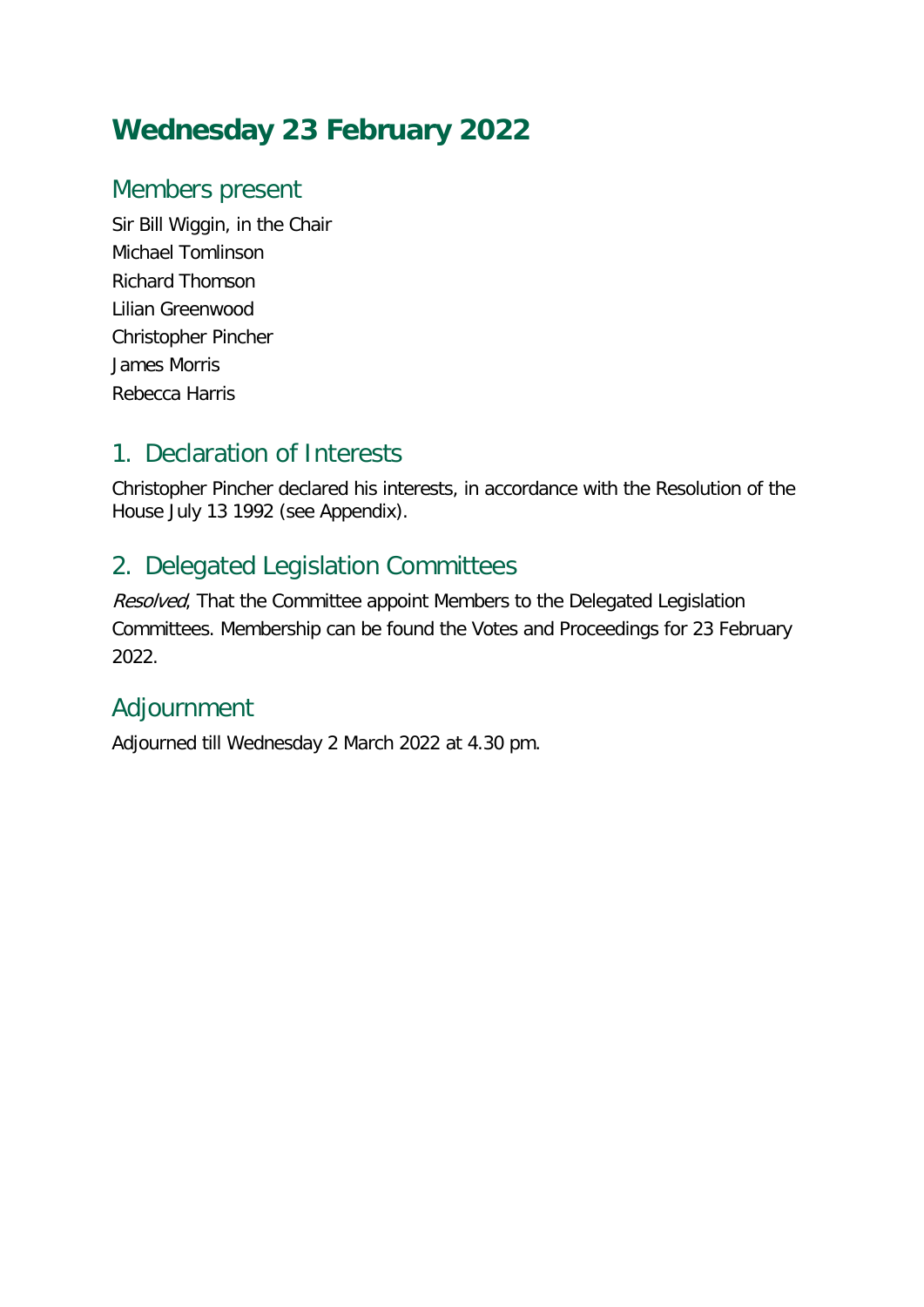## **Wednesday 2 March 2022**

#### Members present

Sir Bill Wiggin, in the Chair James Morris Richard Thomson Lilian Greenwood Christopher Pincher

#### 1. Public Bill Committees

Resolved, That the Committee appoint Members to the Product Security and Telecommunications Infrastructure Bill. Membership can be found the Votes and Proceedings for 2 March 2022.

#### 2. Delegated Legislation Committees

Resolved, That the Committee appoint Members to the Delegated Legislation Committees. Membership can be found the Votes and Proceedings for 2 and 3 March 2022.

#### 3. Select Committee Changes or Nominations

Resolved, That Alex Davies-Jones be discharged from the Digital, Culture, Media and Sport Committee and Dr Rupa Huq be added.

Resolved, That Andrew Gwynne be discharged from the Home Affairs Committee and Carolyn Harris be added.

#### Adjournment

Adjourned till Wednesday 9 March 2022 at 4.30 pm.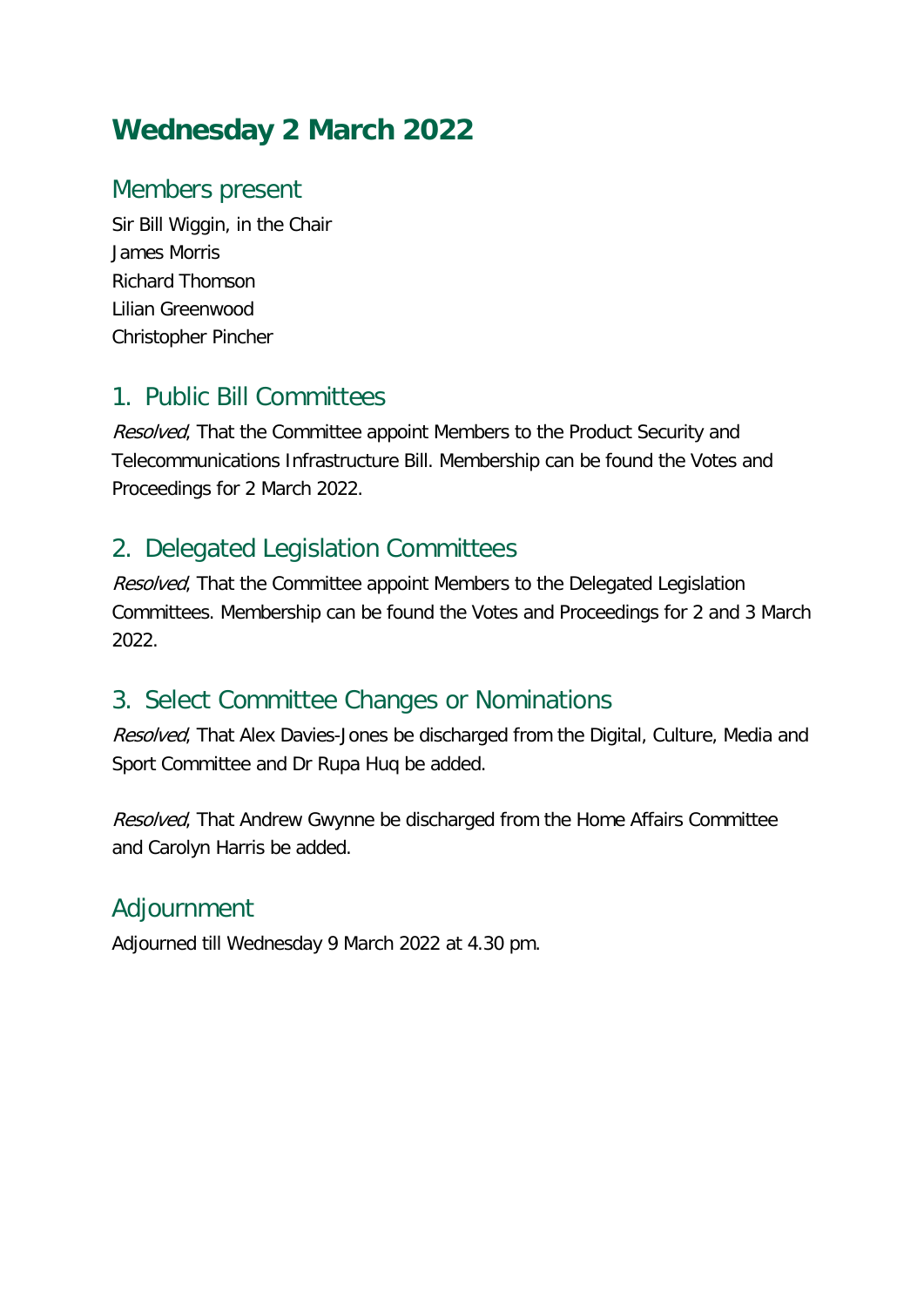## **Wednesday 9 March 2022**

#### Members present

Sir Bill Wiggin, in the Chair Richard Thomson Michael Tomlinson Lilian Greenwood James Morris Christopher Pincher

#### 1. Delegated Legislation Committees

Resolved, That the Committee appoint Members to the Delegated Legislation Committees. Membership can be found the Votes and Proceedings for 9 March 2022.

#### 2. Select Committee Changes or Nominations

Resolved, That Duncan Baker and David Johnston be discharged from the Backbench Business Committee and Chris Green and Jerome Mayhew be added.

Resolved, That Brendan Clarke-Smith and Christian Wakeford be discharged from the Education Committee and Caroline Ansell and Anna Firth be added.

Resolved, That James Daly be discharged from the Justice Committee and Matt Vickers be added.

Resolved, That James Daly and Laura Farris be discharged from the Home Affairs Committee and Lee Anderson and Matt Vickers be added.

Resolved, That Mr Richard Holden and Gareth Bacon be discharged from the Committee on Public Accounts and Mr Louie French and Angela Richardson be added.

Resolved, That Taiwo Owatemi be discharged from the Petitions Committee and Marsha De Cordova be added.

#### Adjournment

Adjourned till Wednesday 15 March 2022 at 4.30 pm.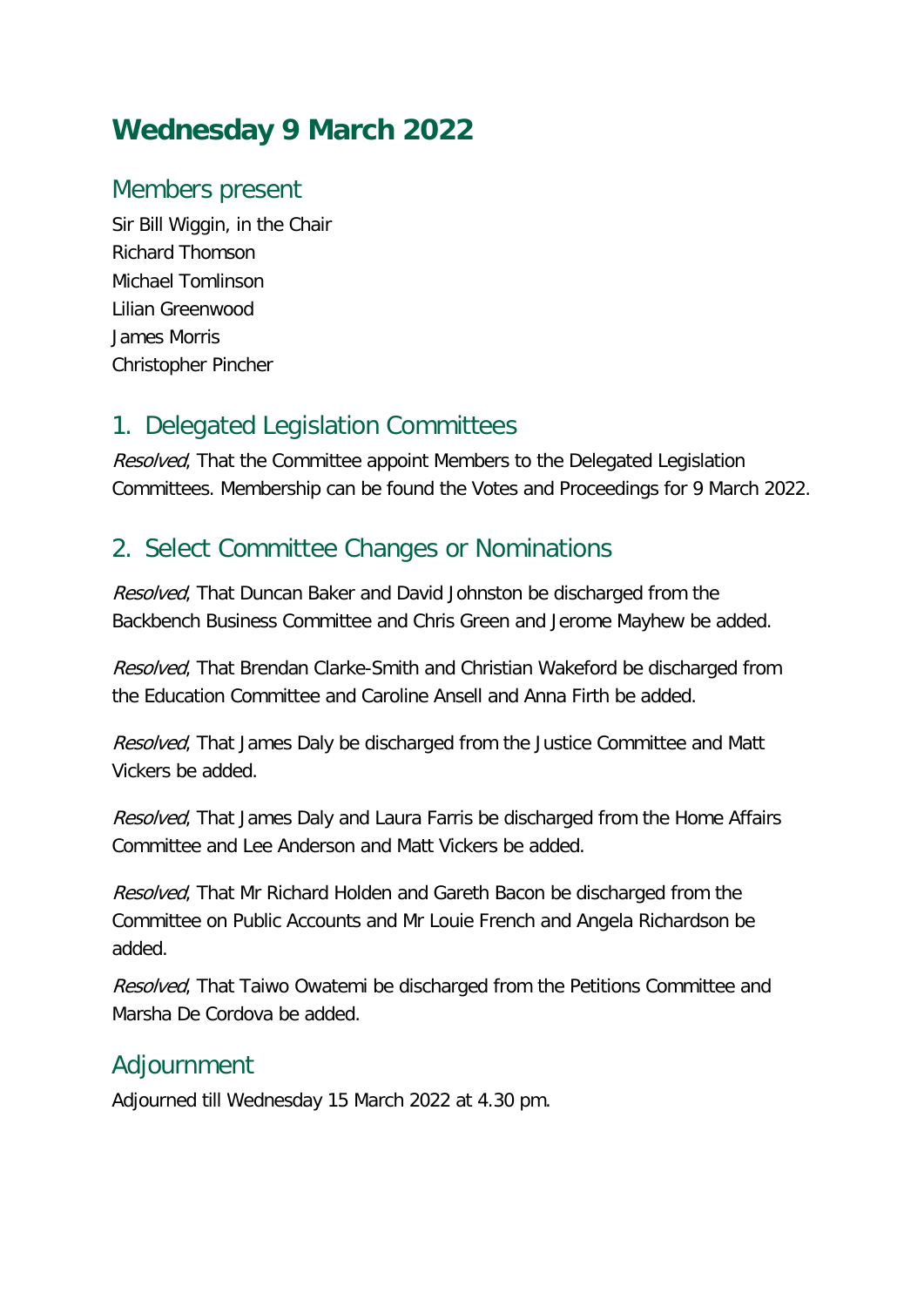## **Wednesday 20 April 2022**

#### Members present

Sir Bill Wiggin, in the Chair Michael Tomlinson Mark Tami Richard Thomson Rebecca Harris James Morris

#### 1. Delegated Legislation Committees

Resolved, That the Committee appoint Members to the Delegated Legislation Committee. Membership can be found the Votes and Proceedings for 20 April 2022.

#### Adjournment

Adjourned till Wednesday 11 May 2022 at 4.30 pm.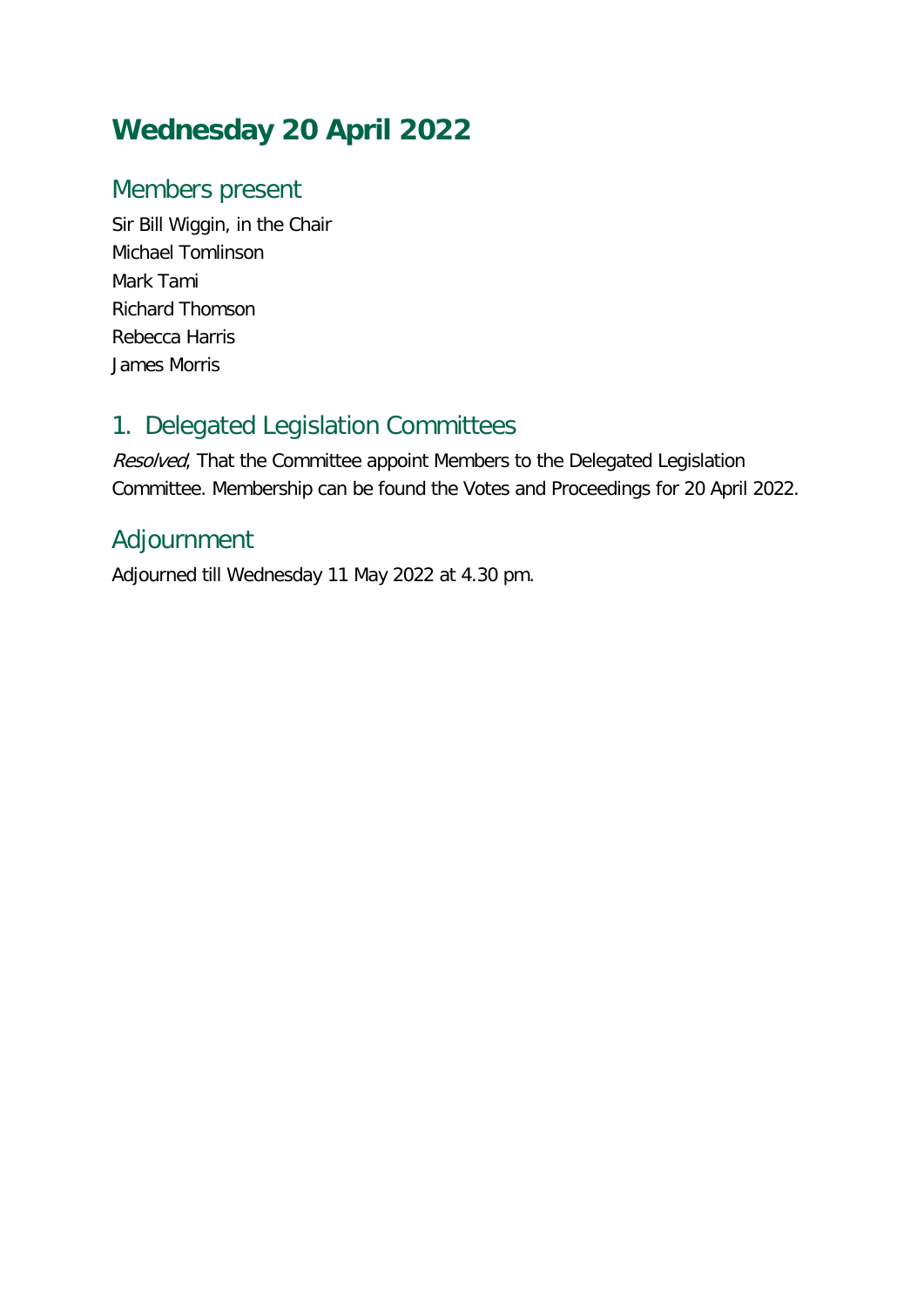Appendix

## **DECLARATION OF INTERESTS**

#### Declaration of Members' Interests

#### 20 October 2021

#### **Tomlinson, Michael (Mid Dorset and North Poole)**

#### **1. Employment and earnings**

Self employed barrister.

#### **3. Gifts, benefits and hospitality from UK sources**

Name of donor: Greene King Retailing Ltd Address of donor: Westgate Brewery, Bury St Edmunds IP33 1QT Amount of donation or nature and value if donation in kind: Ticket and associated hospitality at Lord's Cricket Ground, value £750 Date received: 13 August 2021 Date accepted: 13 August 2021 Donor status: company, registration 05265451 (Registered 17 August 2021)

#### **8. Miscellaneous**

Self-employed barrister. (Registered 05 June 2015)

#### **9. Family members employed and paid from parliamentary expenses**

I employ my wife, Frances Mynors, as Principal Secretary. (Registered 05 June 2015; updated 13 January 2017)

#### 26 January 2022

#### **Greenwood, Lilian (Nottingham South)**

#### **2. (b) Any other support not included in Category 2(a)**

Name of donor: Nottingham City Transport Address of donor: Lower Parliament Street, Nottingham NG1 1GG Amount of donation or nature and value if donation in kind: Postage relating to a Christmas card competition and shopping vouchers for the winners, total value £1,780 Date received: 22 December 2021 Date accepted: 22 December 2021